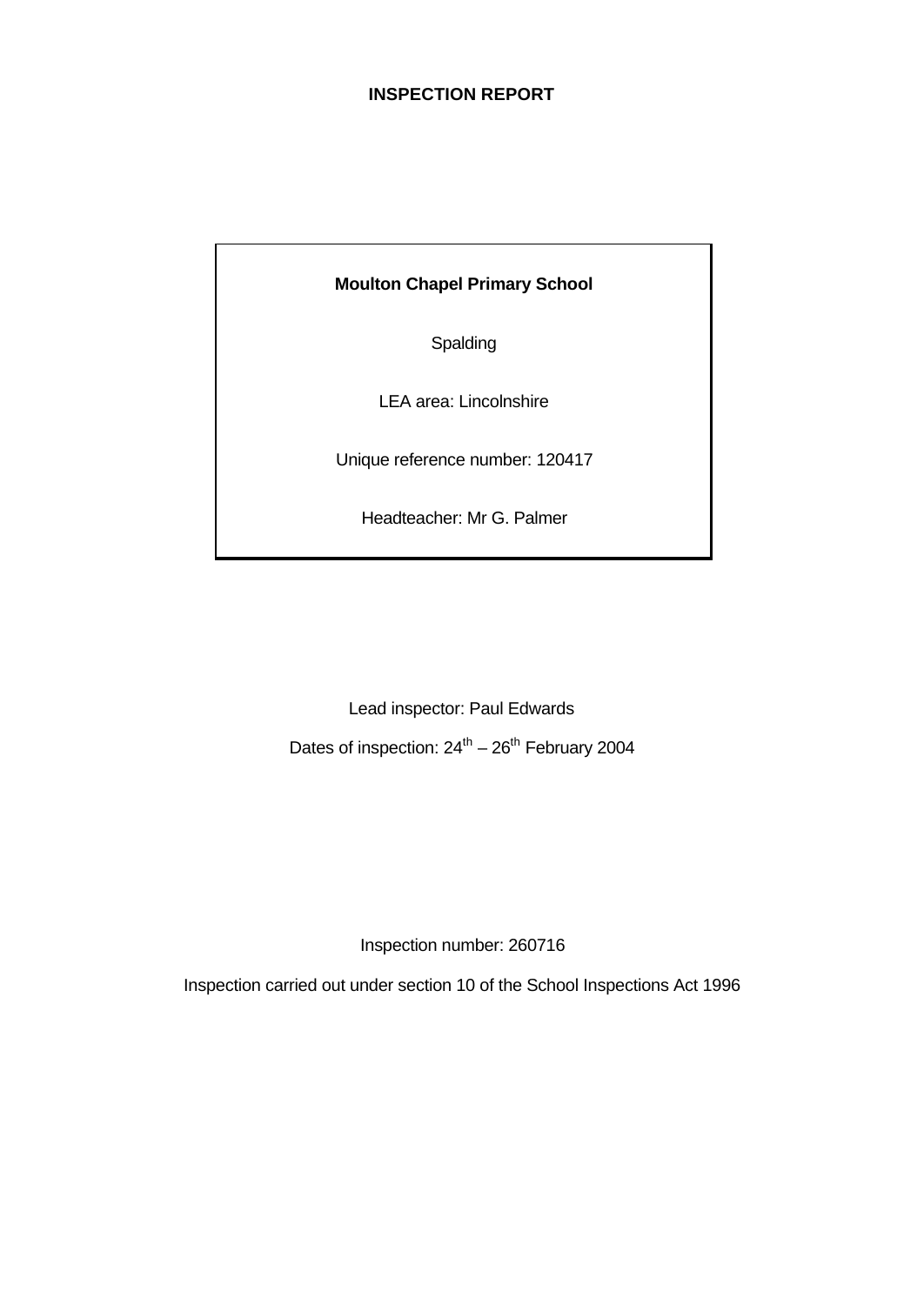#### © Crown copyright 2004

This report may be reproduced in whole or in part for non-commercial educational purposes, provided that all extracts quoted are reproduced verbatim without adaptation and on condition that the source and date thereof are stated.

Further copies of this report are obtainable from the school. Under the School Inspections Act 1996, the school must provide a copy of this report and/or its summary free of charge to certain categories of people. A charge not exceeding the full cost of reproduction may be made for any other copies supplied.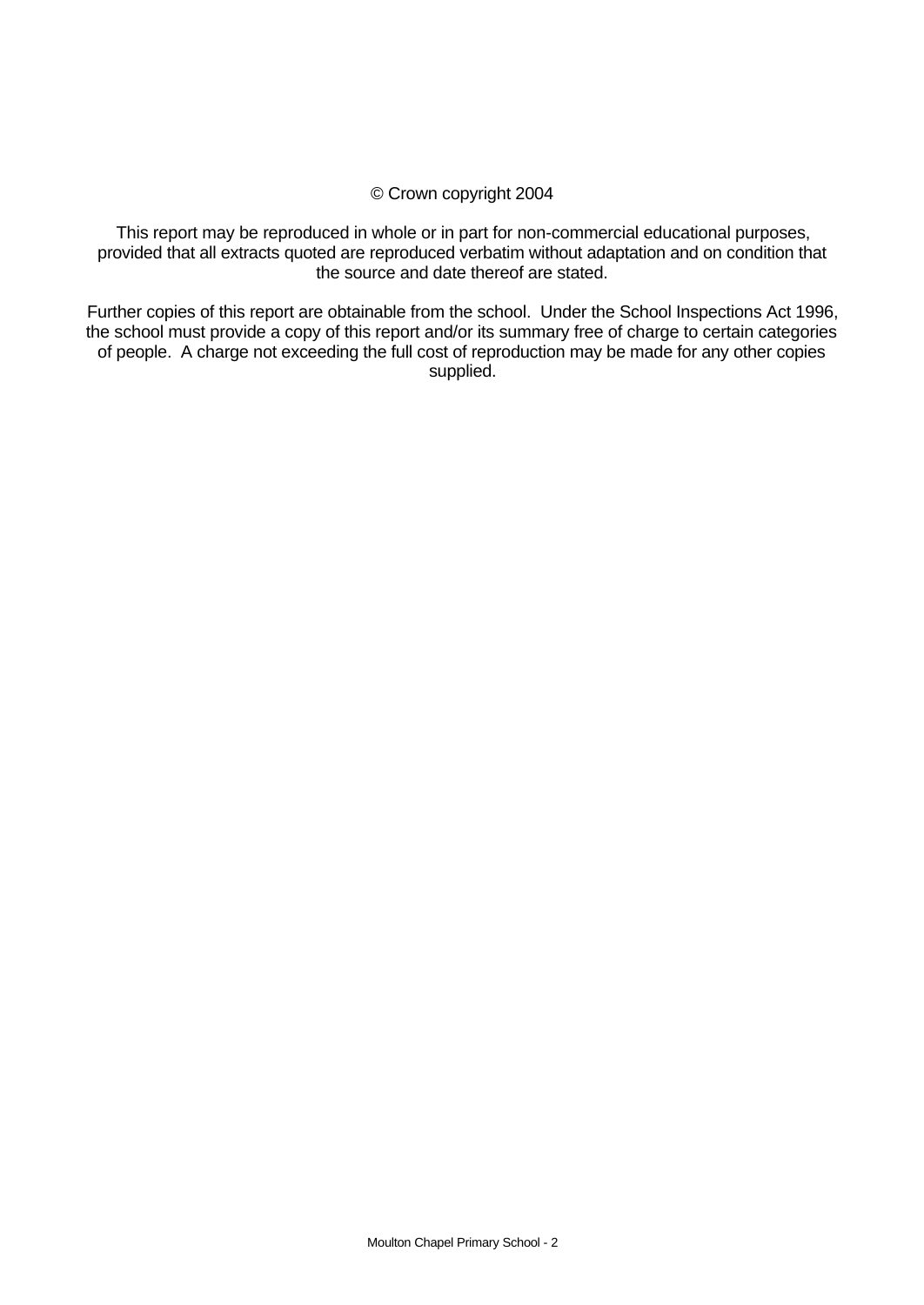# **INFORMATION ABOUT THE SCHOOL**

| Type of school:              | Primary                                           |
|------------------------------|---------------------------------------------------|
| School category:             | Community                                         |
| Age range of pupils:         | $4 - 11$ years                                    |
| Gender of pupils:            | Mixed                                             |
| Number on roll:              | 67                                                |
| School address:              | Eaugate Road<br><b>Moulton Chapel</b><br>Spalding |
| Postcode:                    | Lincolnshire<br><b>PE12 0XJ</b>                   |
| Telephone number:            | 01406 380440                                      |
| Fax number:                  | 01406 380440                                      |
| Appropriate authority:       | The Governing Body                                |
| Name of chair of governors:  | Mrs M Arnott                                      |
| Date of previous inspection: | 6 <sup>th</sup> October 1998                      |

# **CHARACTERISTICS OF THE SCHOOL**

This is a very small school with 67 pupils on roll, although the number on roll has increased steadily over the last five years. The pupils come from a broad range of social backgrounds and from a wide area. Almost all are of white British heritage. The local education authority does not have a school meal service and the proportion of pupils identified as being eligible for free school meals – which is well below the national average – does not truly reflect the likely take up. Though there is some variation from year to year, attainment on entry is generally below average. The proportion of pupils identified by the school as having special educational needs is average and one child has a statement of special educational needs.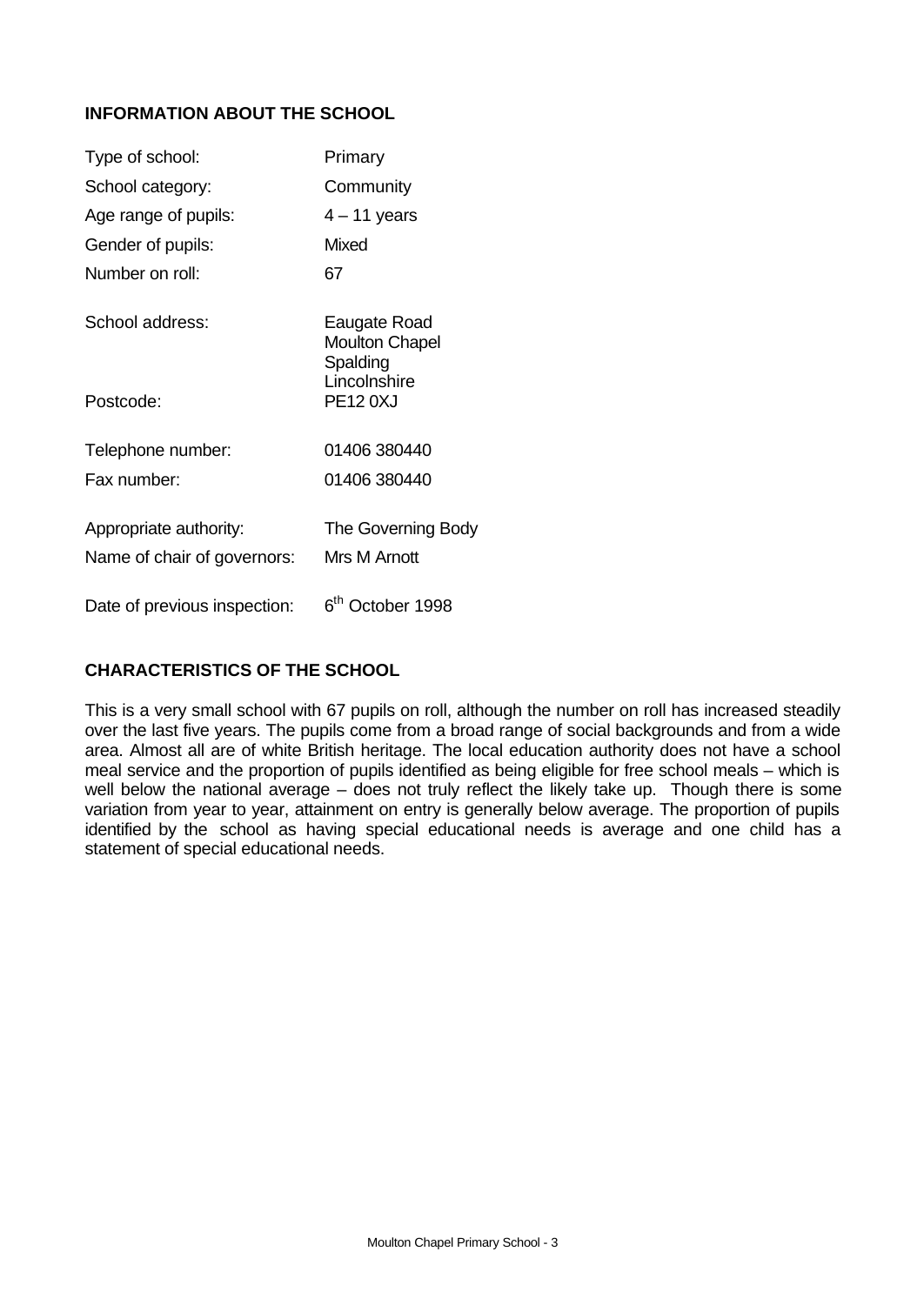# **INFORMATION ABOUT THE INSPECTION TEAM**

| Members of the inspection team |                     |                | <b>Subject responsibilities</b>                                                                                                     |
|--------------------------------|---------------------|----------------|-------------------------------------------------------------------------------------------------------------------------------------|
| 21069                          | <b>Paul Edwards</b> | Lead inspector | Foundation Stage, mathematics,<br>information and communication<br>technology, design and technology,<br>music, physical education. |
| 9837                           | Roy Walsh           | Lay inspector  |                                                                                                                                     |
| 30398                          | Chris Scola         | Team inspector | English, science, history,<br>geography, religious education, art<br>and design, special educational<br>needs.                      |

The inspection contractor was:

Inspire Educational Ltd

The Coach House

132 Whitaker Road

Derby

DE23 6AP

Any concerns or complaints about the inspection or the report should be made initially to the inspection contractor. The procedures are set out in the leaflet *'Complaining about Ofsted Inspections'*, which is available from Ofsted Publications Centre (telephone 07002 637833) or Ofsted's website (www.oftsed.gov.uk).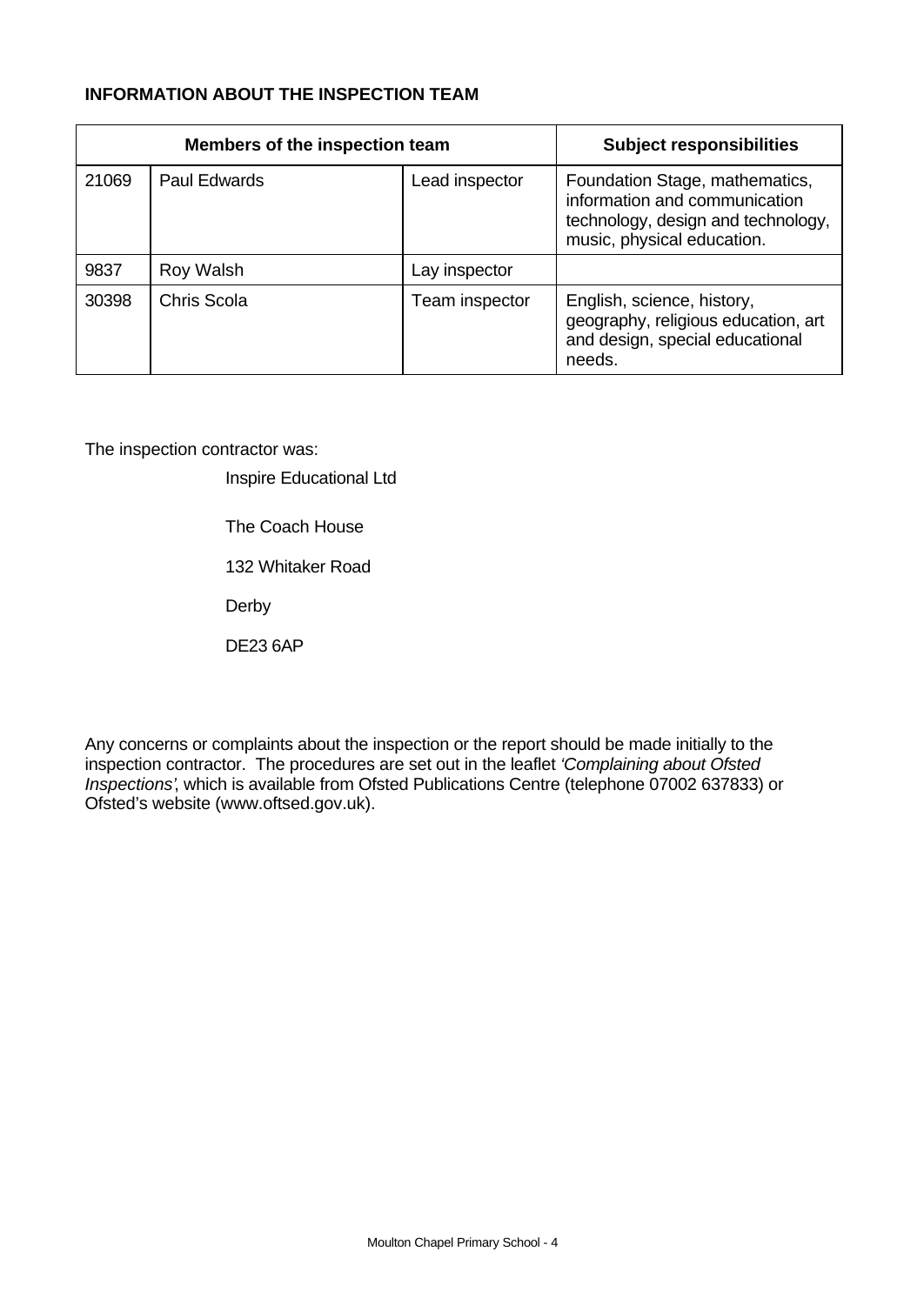# **REPORT CONTENTS**

|                                                                                                                                    | Page |
|------------------------------------------------------------------------------------------------------------------------------------|------|
| <b>PART A: SUMMARY OF THE REPORT</b>                                                                                               | 6    |
| <b>PART B: COMMENTARY ON THE MAIN INSPECTION FINDINGS</b>                                                                          |      |
| <b>STANDARDS ACHIEVED BY PUPILS</b>                                                                                                | 8    |
| Standards achieved in areas of learning, subjects and courses                                                                      |      |
| Pupils' attitudes, values and other personal qualities                                                                             |      |
| <b>QUALITY OF EDUCATION PROVIDED BY THE SCHOOL</b>                                                                                 | 10   |
| Teaching and learning<br>The curriculum<br>Care, guidance and support<br>Partnership with parents, other schools and the community |      |
| <b>LEADERSHIP AND MANAGEMENT</b>                                                                                                   | 14   |
| <b>PART C: THE QUALITY OF EDUCATION IN AREAS OF LEARNING AND</b><br><b>SUBJECTS</b><br>AREAS OF LEARNING IN THE FOUNDATION STAGE   | 17   |
| <b>SUBJECTS IN KEY STAGES 1 and 2</b>                                                                                              |      |
| <b>PART D: SUMMARY OF THE MAIN INSPECTION JUDGEMENTS</b>                                                                           | 26   |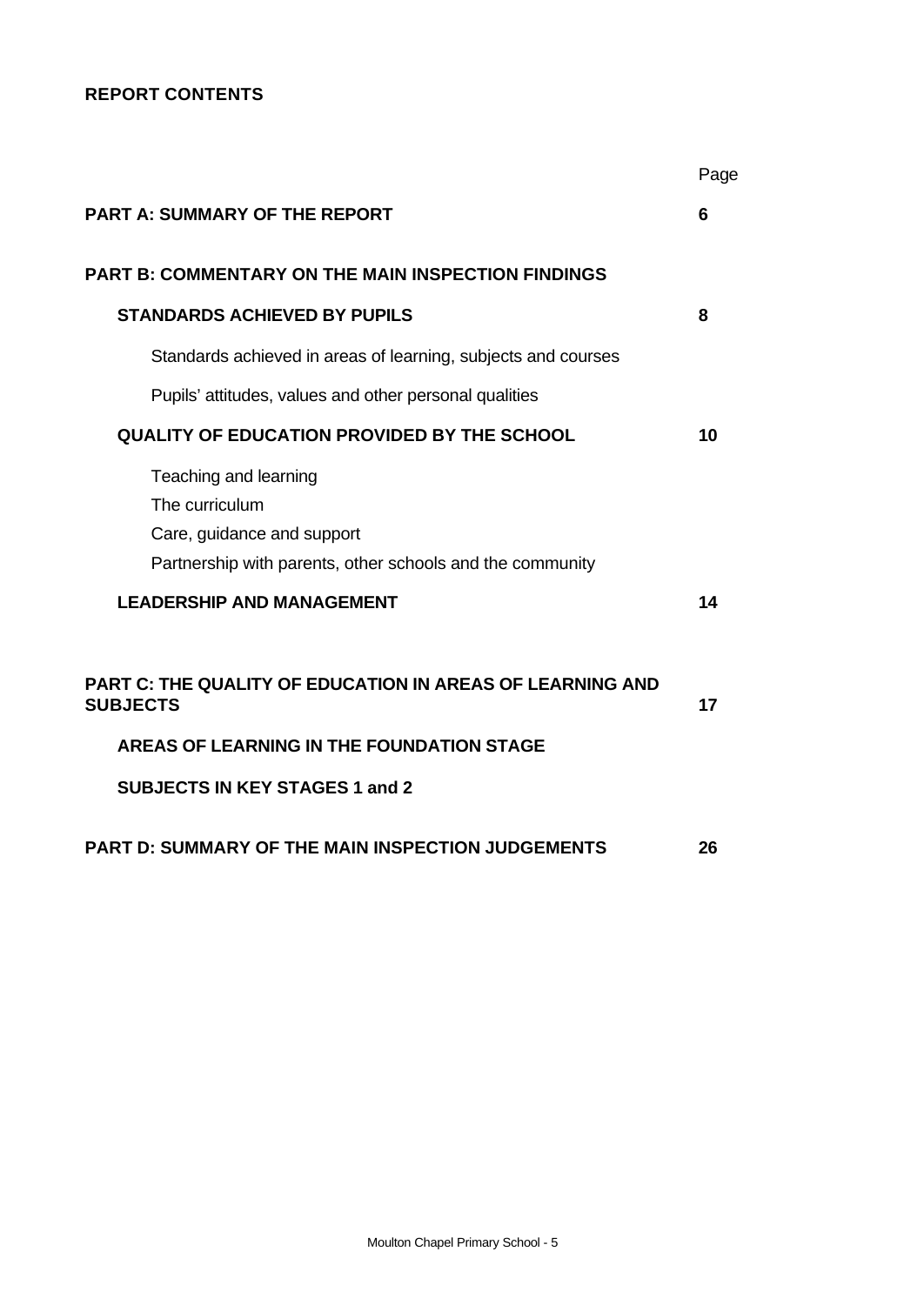# **PART A: SUMMARY OF THE REPORT**

### **OVERALL EVALUATION**

**This is a very effective school**. Very good leadership and teaching combine to ensure that the pupils make very good progress during their time at the school. The curriculum is good and is enriched by a very good range of activities. The school provides very good value for money.

#### **The school's main strengths and weaknesses are:**

- The pupils achieve well because of the very good quality of teaching
- The headteacher provides very effective leadership and is well supported by his colleagues and the governors
- The pupils' attitudes towards learning are very good and they behave well
- Assessment procedures are very good
- The curriculum is enhanced by a very good range of enrichment activities
- The pupils' handwriting and the presentation of their work could be better
- Classroom assistants are used very effectively and make a strong contribution to the pupils' achievements
- Links with parents are very strong and the school plays an active part in the life of the community
- Although all staff are aware of child protection issues, some staff need to update their child protection procedures training

The school has made good progress since the previous inspection. Standards in English and mathematics continue to rise and the pupils' achievements in information and communication technology have improved. The school development plan is now a useful document that helps to drive up standards.

| <b>Results in National</b><br>Curriculum tests at the end<br>of Year 6, compared with: |      | similar schools |      |      |
|----------------------------------------------------------------------------------------|------|-----------------|------|------|
|                                                                                        | 2001 | 2002            | 2003 | 2003 |
| English                                                                                |      |                 |      | A*   |
| mathematics                                                                            |      |                 | m    | m    |
| science                                                                                |      |                 |      |      |

#### **STANDARDS ACHIEVED**

*Key: A - well above average; B – above average; C – average; D – below average; E – well below average Similar schools are those whose pupils attained similarly at the end of Year 6.*

Inspection evidence shows that by the end of Year 2 and Year 6, standards are average in English and mathematics and **the pupils achieve very well overall**. Children in the Foundation Stage achieve very well and most are on course to achieve the Early Learning Goals by the time they enter Year 1 as a result of the very good teaching and effective support.

In Years 1 and 2 all of the pupils, including those with special educational needs, achieve very well in reading, writing and mathematics and most make very good progress in these aspects. In Years 3 to 6 the pupils continue to make very good progress in English and mathematics and they achieve very well. Overall standards in Years 2 and 6 vary quite substantially in English and mathematics from year to year because of the small size of each year group but over a period of years they tend to be above average. Inspection evidence points to standards in the current Year 6 that are not as high as they were in 2003. This is due to the higher than average number of pupils with special educational needs. Too many pupils across the school present their work poorly and careless writing and diagrams are too readily accepted. The proportion of pupils with special educational needs in recent years has had a significant impact, particularly by lowering the school's Year 6 test results.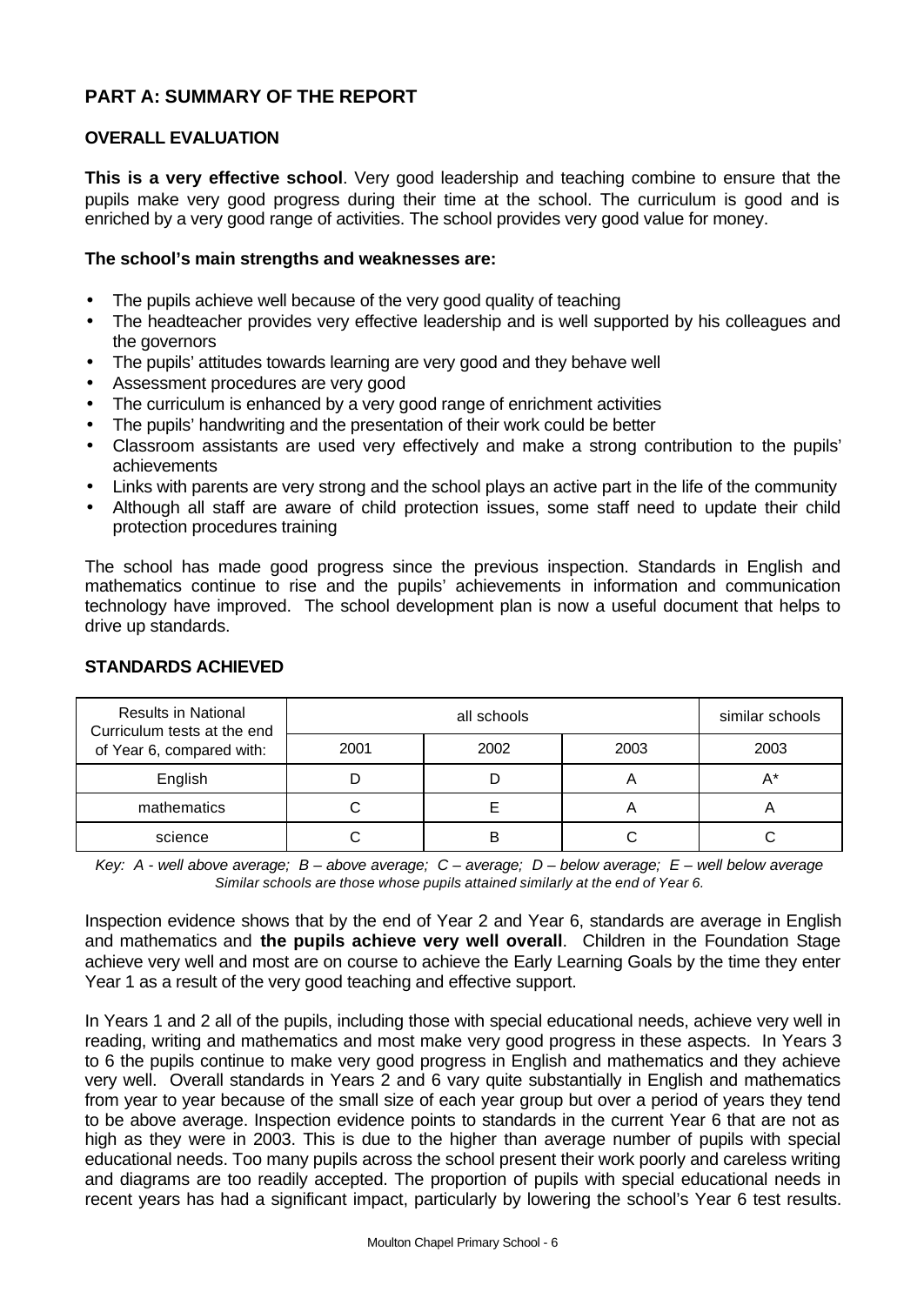Although standards in science are in line with expectations at the end of both Year 2 and Year 6, over time they are above average. Standards in information and communication technology are broadly average and the pupils achieve well.

**The school's provision for the pupils' spiritual, moral, social and cultural development is good overall.** Spiritual and cultural development are good and social and moral development are very good. The pupils' attitudes towards learning are very good and they behave well. Attendance is satisfactory.

### **QUALITY OF EDUCATION**

**The school provides a good quality of education. Teaching is very good overall**. As a result of the very good teaching in the Foundation Stage the children make a very good start to learning. Throughout the school teaching and learning are very good in the key areas of reading, writing and mathematics. The teachers do not demand high enough standards in the quality of the pupils' handwriting and in the presentation of the pupils' work. The school provides the pupils with a good range of learning opportunities, which are enriched by a very good number of out of school activities. Provision for pupils with special educational needs is good, enabling these pupils to make the progress of which they are capable.

#### **LEADERSHIP AND MANAGEMENT**

**Leadership and management are very good overall** and this has resulted in continued improvements. The headteacher is very well supported by his colleagues and all share a commitment to provide the pupils with the best opportunities. In such a small school the staff carry considerable responsibilities, but they fulfil their roles very well, both in raising standards and monitoring the quality of teaching and learning in their subjects. The governors know the school very well and are very supportive. All statutory requirements are met.

# **PARENTS' AND PUPILS' VIEWS OF THE SCHOOL**

Most parents are very satisfied with the work of the school and feel that their children make very good progress. They feel very confident in approaching the school with any concerns. They enjoy the opportunity to be involved in their children's learning through homework and through the school's participation in community activities.

Most of the pupils expressed a liking for the school and enjoy their lessons. They appreciate the support they are given by staff and enjoy good relationships with other children.

#### **IMPROVEMENTS NEEDED**

The most important things the school should do are:

- To raise the expectations of teachers and pupils of the standards of handwriting, and improve the quality of presentation of the pupils' work
- Ensure that all staff have a good understanding of the school's child protection procedures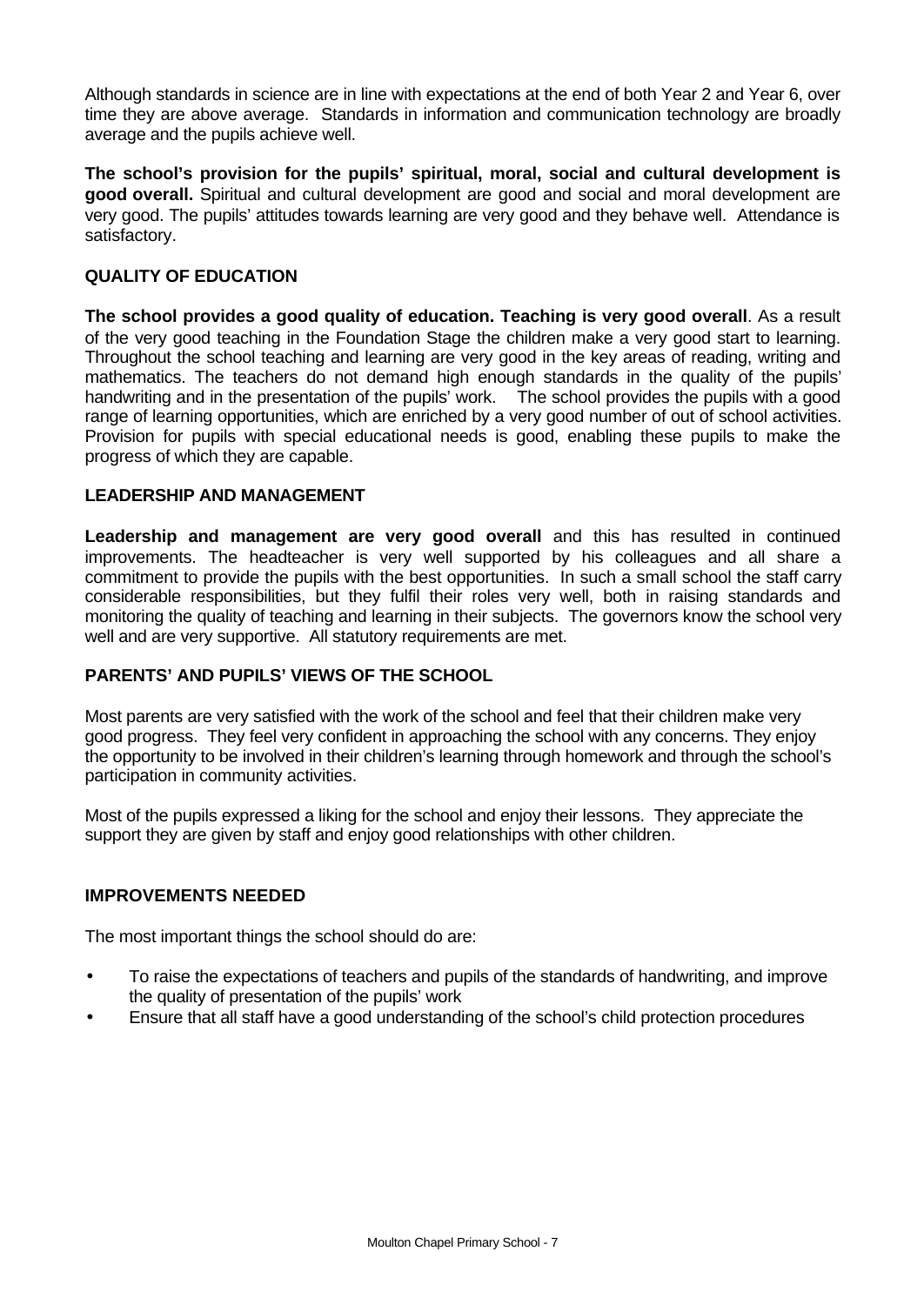### **PART B: COMMENTARY ON THE INSPECTION FINDINGS**

### **STANDARDS ACHIEVED BY PUPILS**

#### **Standards achieved in areas of learning, subjects and courses**

Throughout the school, the pupils achieve very well in relation to where they started from and what they are capable of. Standards in most subjects, including English and mathematics and science are average by the end of Year 6.

#### **Main strengths and weaknesses**

- By the time they enter Year 1, almost all of the children are likely to achieve the Early Learning Goals in all areas of learning and they achieve well
- The pupils achieve very well in English and mathematics and well in science
- The pupils' handwriting and the presentation of their work is unsatisfactory
- Standards in art and design are above average

#### **Commentary**

- 1. National test results for Year 2 pupils in 2003 indicated that standards were in line with the national average in reading, below average in writing and above average in mathematics. Each year the number of pupils in each year group is very small and therefore the interpretation of the National Curriculum test results must be treated with caution. However, over the last five years, the trend in the school's average National Curriculum points score for all core subjects was above the national trend at the end of Year 2.
- 2. The results for Year 6 pupils in the 2003 national tests indicated that standards were well above the national average in English and mathematics and average in science. Although the trend in the school's average National Curriculum points score for all core subjects was below the national trend at the end of Year 6, this is not a true reflection of how well the pupils achieve. The number of pupils with special educational needs who enter the school during Years 5 and 6 affects the school's results significantly.
- 3. The very good quality of provision in the Foundation Stage ensures that children are given a very good start to their education. On entry to the Reception class, the children's attainment is below average. They make good progress and achieve well because their individual needs are quickly identified, and they receive very good quality teaching and help. By the time that they move to Year 1, most children reach the nationally recommended targets for this age group. The school has recognized the need to provide the children with more opportunities to undertake independent learning activities but the lack of space has hindered this goal. A small building project is nearing completion and this will enable the school to provide such activities.
- 4. The pupils are achieving very well in English and mathematics by the end of Year 6 and they are achieving well in science. A significant minority of pupils enter the school with special educational needs, particularly in Years 5 and 6. The school has very effective systems to analyse the performance of pupils with special educational needs. There is frequent and regular communication to ensure that these pupils receive appropriate support. Support staff are fully involved. Individual education plans set out suitable targets. Parents, teachers and the pupils themselves regularly review these. This ensures that pupils with special educational needs make good progress and achieve very well.
- 5. The school has made a concerted effort to continue to raise standards in reading and writing and the pupils make very good progress in these areas. Pupils of different abilities are provided with work that is well matched to their previous attainment. The younger pupils are provided with a structured approach to reading and older pupils are encouraged to read widely. The range of strategies, including 'buddy readers' and parental help in class, helps to ensure the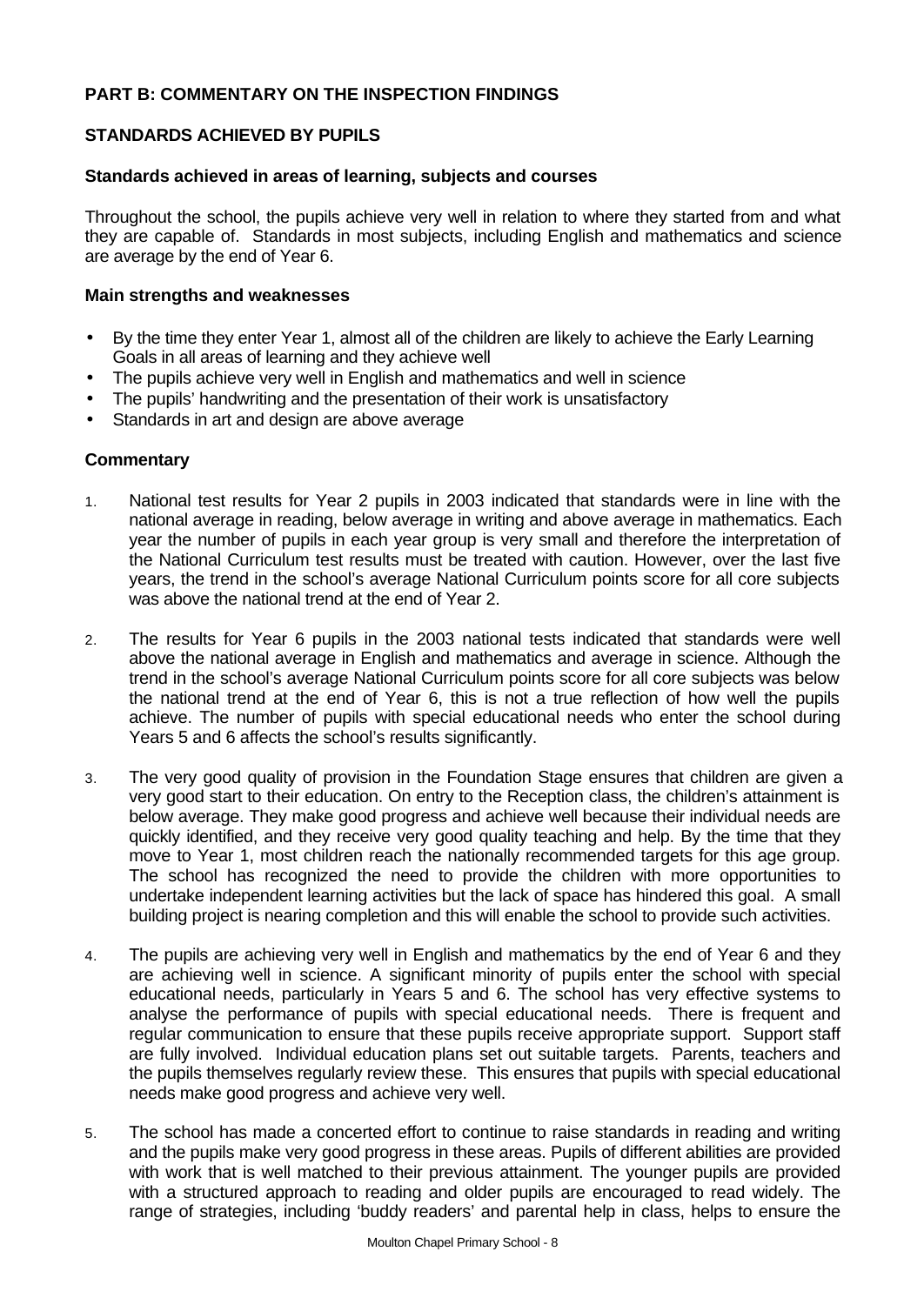pupils achieve very well and to reach high standards. The efforts to improve the quality of the pupils' writing is having a good effect and most pupils achieve satisfactory standards, writing for a wide range of different purposes and in different styles. Although handwriting skills are taught regularly they do not transfer to the pupils' other work.

- 6. The pupils achieve very well in mathematics because of the very effective procedures for assessing their progress and the identification of what they need to do to improve. In all year groups, pupils, including those with special educational needs, make the progress of which they are capable. The pupils learn well in science because the subject is taught systematically and regularly. In both science and mathematics the pupils are given good opportunities to carry out practical and investigative activities enabling them to achieve well in this aspect of the curriculum.
- 7. Standards in information and communication technology are broadly average by the end of Year 2 and Year 6 because the pupils are provided with regular teaching in small groups. They use their skills effectively to help them learn in other subjects. Although the pupils do some control and monitoring work they are not given enough practical activities to develop their skills. Standards in art and design are above average in Year 6. Standards in history, geography and religious education are in line with expectations in Years 2 and 6. It was not possible to make a judgement in other subjects.

#### **Pupils' attitudes, values and other personal qualities**

The pupils' attitudes to learning are very good and they display good behaviour both in and outside of lessons. The pupils' spiritual, moral, social and cultural development is good. Attendance and punctuality are satisfactory.

#### **Main strengths and weaknesses**

- The pupils are keen to learn and enjoy being at school
- Relationships across the school are very good
- Staff teach tolerance and acceptance of differences very well

#### **Commentary**

- 8. All of the pupils display very positive attitudes to school and learning, although the presentation of their work is sometimes not as neat and tidy as it could be. They take an active part in classroom discussions and co-operate well when working in small groups. They are able to share books and equipment and work sensibly together. From the earliest age the pupils learn to listen and join in discussions about their learning targets. They enjoy participating in the many after-school activities organised by the school. Break-times are positive social occasions, where friendships and confidence are developed well.
- 9. Behaviour throughout the school is good and staff use well thought out strategies to reward good work and conduct. The pupils behave very well in lessons and their behaviour is usually well managed. The pupils report that their teachers deal quickly and effectively with any bullying. Most pupils understand that good behaviour is fundamental to good learning and they demonstrate this by concentrating hard in lessons and working quietly when asked to do so. There have been no exclusions during the last school year.
- 10. Relationships between staff and pupils are very good. The pupils get on well with each other and there is a true community spirit in the school. Older pupils are given responsibilities to help younger ones with their reading skills, and they approach this activity very seriously and with a great deal of enthusiasm.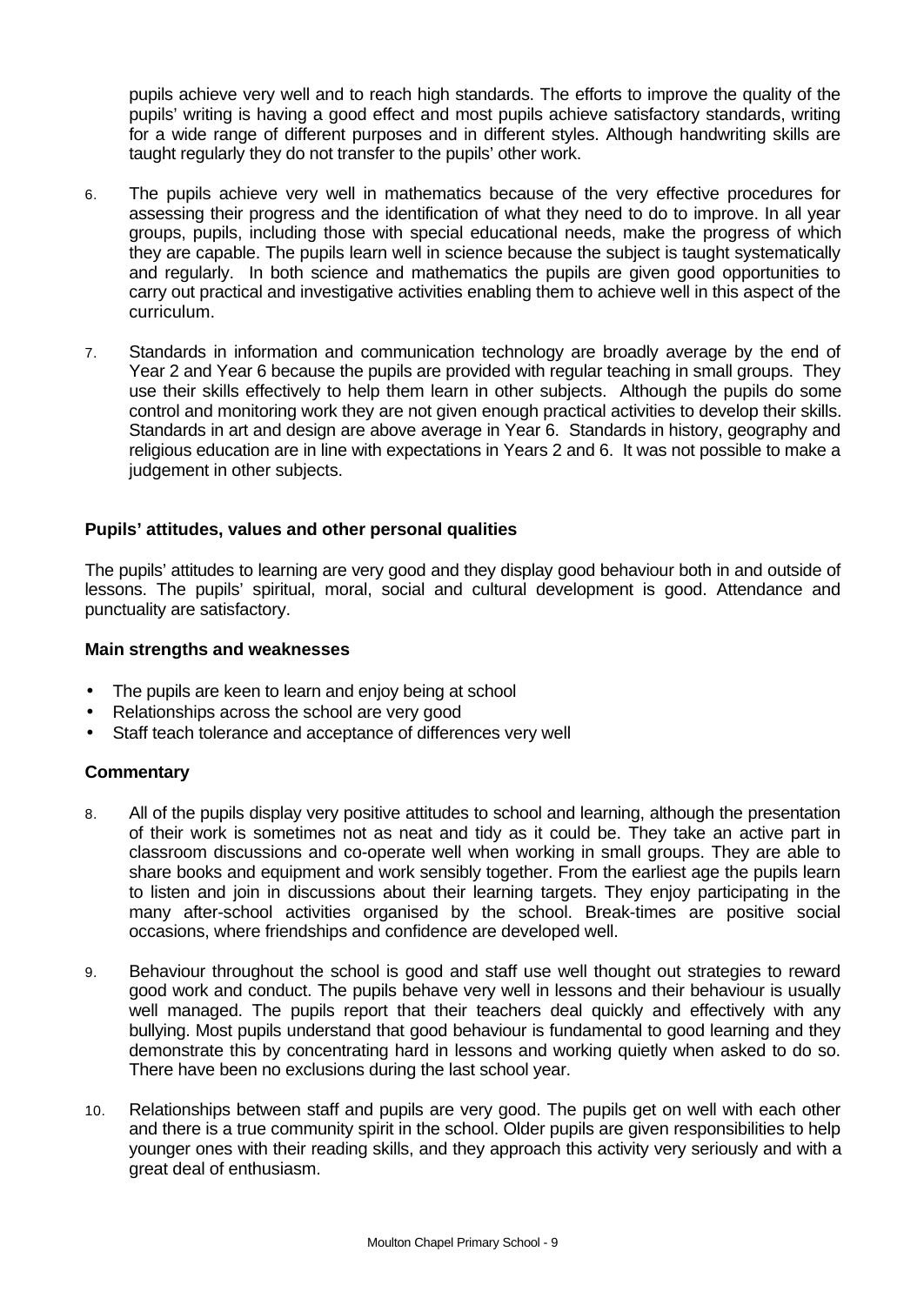- 11. The school provides very well for the pupils' spiritual, moral, social and cultural development. All pupils, including those from a young age, are taught the difference between right and wrong, and to take responsibility for their own actions. An effective system of rewards and sanctions is consistently applied in the school, and this supports pupils as they learn to make decisions that are socially and morally acceptable to all.
- 12. The pupils' understanding and awareness of living in a culturally diverse society is enriched by the study of different festivals and religions, visitors to school and trips to art and music events. The school has made good efforts to introduce activities reflecting a range of cultures across the curriculum, including an after school club that is run by an Arabic dancer.

### **Attendance**

13. Attendance rates are slightly below the national average. This has been caused by a number of pupils undergoing long-term medical care. The school has worked hard to improve the figures, awarding certificates to pupils with above 95 per cent attendance and promoting the benefits of good attendance to parents. The school's methods for checking attendance are good and no unauthorised absences have been recorded over the last reporting year. The punctuality of pupils arriving at school has dramatically improved since the last inspection. There were no exclusions in the last school year.

#### *Attendance in the latest complete reporting year (%)*

| Authorised absence |     | Unauthorised absence |     |  |
|--------------------|-----|----------------------|-----|--|
| School data        | 6.6 | School data          |     |  |
| National data      | 5.4 | National data        | 0.4 |  |

*The table gives the percentage of half days (sessions) missed through absence for the latest complete reporting year.*

# **QUALITY OF EDUCATION PROVIDED BY THE SCHOOL**

Overall, the school provides a good quality of education.

#### **Teaching and learning**

The overall quality of teaching, learning and assessment is very good.

#### **Main strengths and weaknesses**

- Teaching in English and mathematics is consistently very good
- In most lessons, the work is challenging for all groups of pupils
- The teachers make very effective use of assessment information to plan work and to match work to the pupils' ability
- Because lessons are interesting and the teachers enthusiastic, the pupils behave well and show considerable interest in their work
- The teachers do not demand high enough standards in the presentation of the pupils' work
- Pupils with special educational needs are provided with very good support, their needs are identified clearly and they make good progress as a result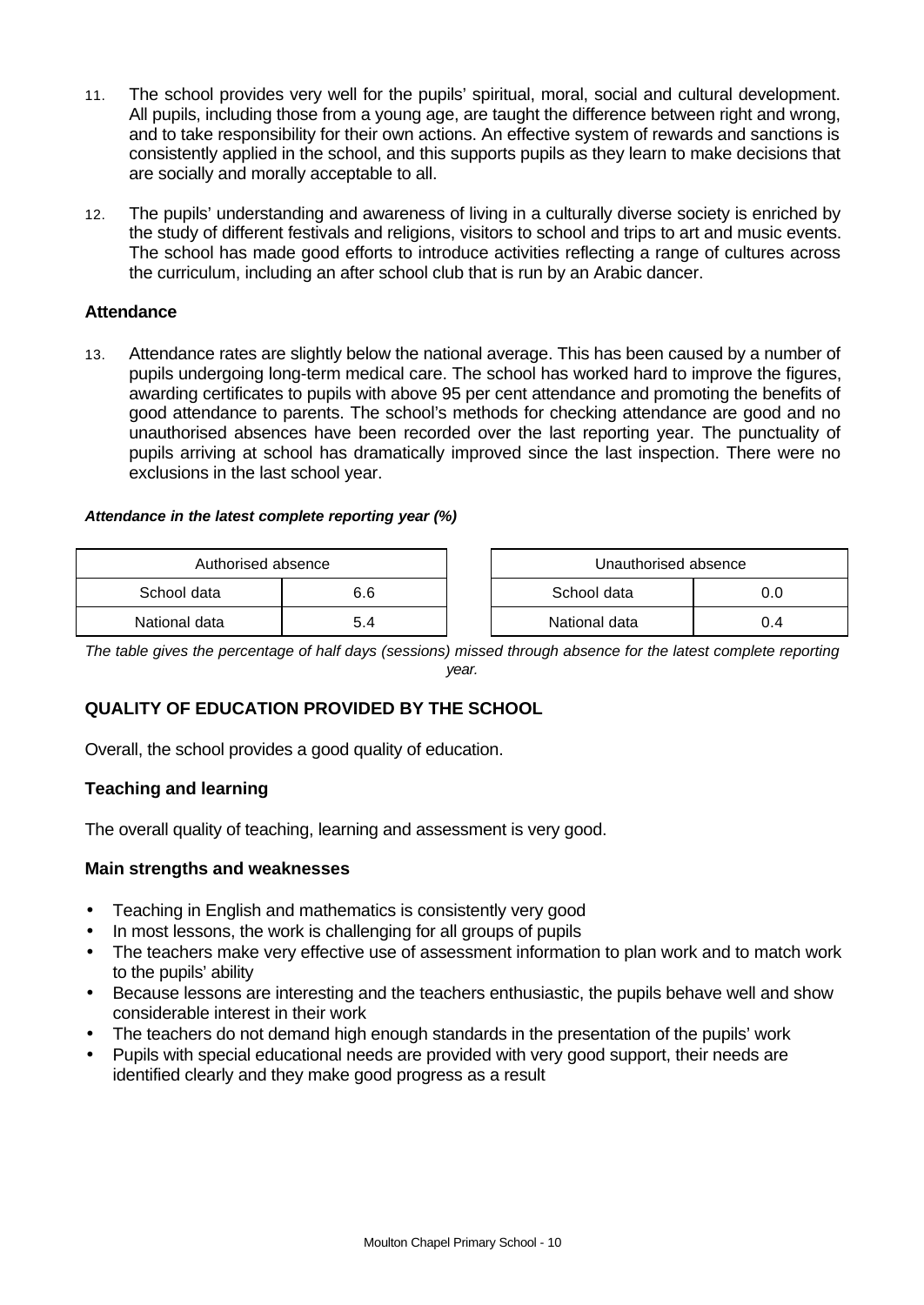# **Commentary**

#### *Summary of teaching observed during the inspection in 21 lessons*

| Excellent | Very good | Good | Satisfactory | Unsatisfactor | Poor | Very Poor |
|-----------|-----------|------|--------------|---------------|------|-----------|
|           |           | 14   |              |               |      |           |

*The table gives the number of lessons observed in each of the seven categories used to make judgements about lessons.*

- 14. The teaching of children in the Reception class is very good. The teacher and classroom assistants work together very effectively and very good planning ensures the children are given a secure start to their education and that they achieve well. The teacher encourages the children and provides them with positive feedback and they make good gains in all areas of their learning. The teacher tries to provide the children with a good balance between teacher directed activities and those that the children can choose for themselves. However, the lack of space inhibits these opportunities. The teachers' assessments of the pupils' progress are very good and used effectively to identify the next steps in learning.
- 15. The pupils in Year 1 and 2 are taught alongside children in the Reception class. However, very careful planning and effective use of classrooms assistants and parents ensure that all children are provided with support that enables them to work at an appropriate level. This is particularly evident in English and mathematics, where the pupils make very good gains in their learning. The pupils continue to make very good progress in English and mathematics in Years 3 to 6. A particular strength of the teaching is the effectiveness of the assessment procedures in these subjects. The information from the assessments is used to set targets for the pupils and these are shared with both the pupils and their parents. The teachers also ensure the pupils develop their literacy and numeracy skills in other subjects and this is a positive feature of the teaching. Good questioning by the teachers is evident in all classes and this helps the pupils to develop their ability to explain their thinking. The relationships between staff and pupils are very good. This helps to create a positive atmosphere where the pupils are always happy to respond to the teacher's questions, and this helps them to make very good gains in their learning.
- 16. The pupils' learning is very good overall. Most pupils work well independently, know what they have to do and organise themselves efficiently. The teachers make the lessons interesting and this helps to keep the pupils on task. The pupils improve their speaking and listening skills in most curriculum areas.
- 17. The teachers have been very concerned to ensure that the pupils carry out a good amount of work in all subjects. However, as a result, too little emphasis has been given to ensuring the quality of the pupils' handwriting and many pupils produce work which is not their best. The quality of handwriting in practice sessions shows that the pupils can do much better. The lack of a common policy on presentation results in the pupils' work not being dated and looking 'scrappy'. This belies the content in the books.
- 18. Pupils with special educational needs make very good progress and achieve very well. Work is very well planned and matched very well to their needs and abilities. The teachers know them very well and their achievements are acknowledged and celebrated. Teaching assistants play an important and very effective role in supporting them. Their help and support enables individuals and small groups of pupils to work with a skilled and informed adult who reinforces and consolidates work done in a larger mixed age group. The school makes good use of outside expertise to assess pupils who have shown learning or behaviour difficulties. This ensures that the support given is totally appropriate.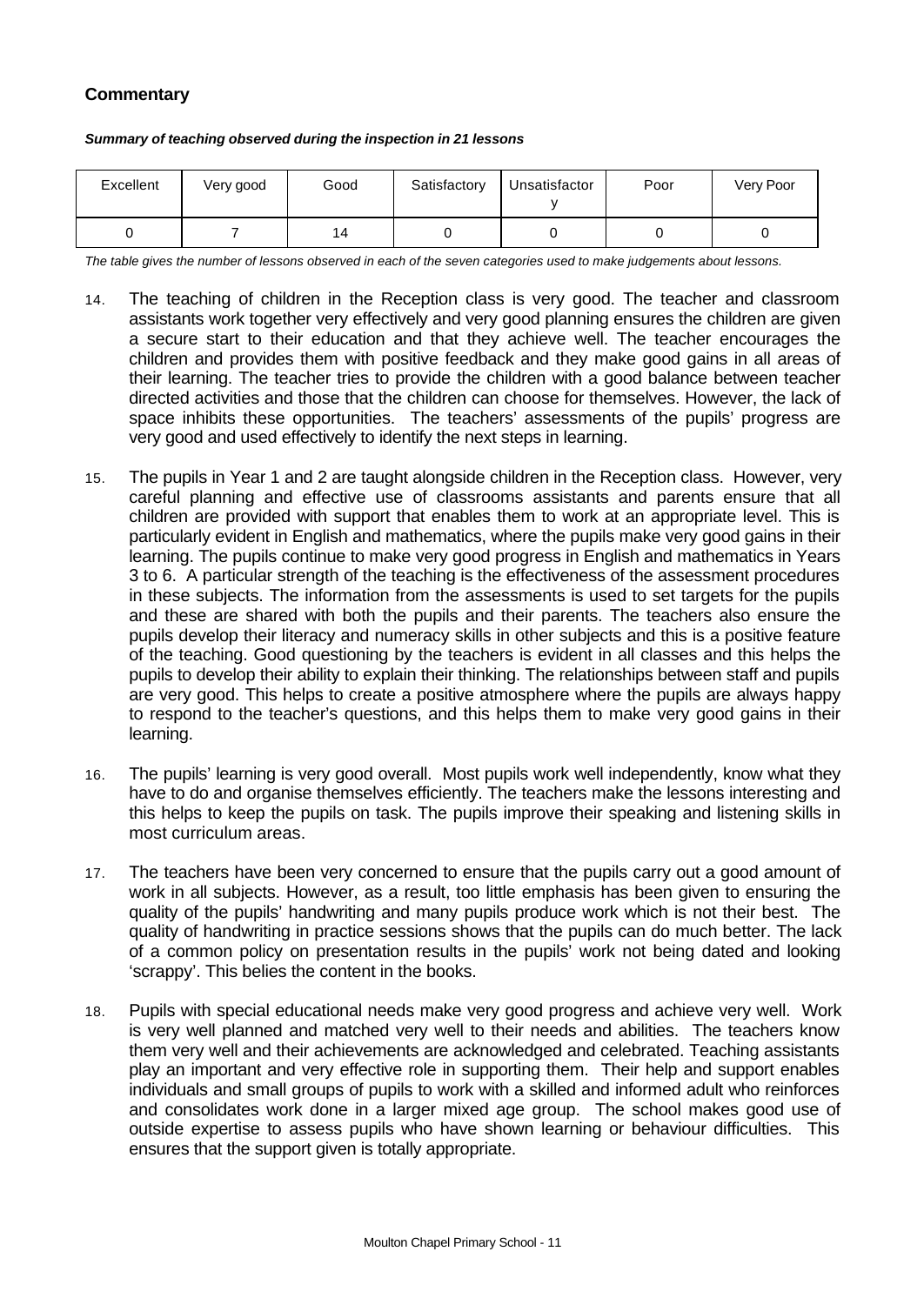### **The curriculum**

The school provides a good curriculum with a very good range of activities outside normal lessons. The staffing, accommodation and resources are satisfactory.

#### **Main strengths and weaknesses**

- A wide range of extra-curricular activities and community links enriches the curriculum
- The local area is used very well
- The accommodation limits some areas of the curriculum
- Numeracy and literacy are promoted very well across the curriculum

#### **Commentary**

- 19. The curriculum shows good improvement since the previous inspection. Provision for information and communication technology has improved and all pupils now have many opportunities to work with computers. The school's extra-curricular provision is good. This has also improved since the last inspection. There are now many opportunities for all pupils to take part in a range of sports and learn to play various musical instruments in after school clubs. In the humanities and the arts, the school provides a very good range of visits to support the curriculum, such as visits to museums, local industries, bird sanctuaries and trips to the theatre. All pupils have the opportunity to go on a residential trip.
- 20. The school has very strong links with the local village and the school is often the focus of various community and social events. Pupils from the school put on plays and events for the local community as well as participating in local festivals. The pupils have been involved in a project examining the impact of a proposed highly controversial wind farm as part of their work in science and geography, and a local expert in energy conservation visits the school regularly. The school also takes part in a range of events run in conjunction with other local schools, such as sports events and art and dance. Pupils from a local special school work with the pupils one day each week.
- 21. Work across the curriculum is very well planned to take account of each pupil's ability. All subjects have detailed schemes of work on which this planning is based. Recent initiatives to improve writing have been successful. Very good teaching following the national strategies in literacy and numeracy has resulted in all pupils achieving very well.
- 22. The curriculum for children in the Foundation Stage is satisfactory. The provision for outdoor play is currently being improved by building work that is now taking place. The school is aware of the unsatisfactory accommodation for indoor physical education for older pupils. It ensures that good use is made of the extensive outdoor play area and is supporting the community's efforts to secure funding for a village hall which could provide a good space for indoor gymnastics, dance and games.
- 23. The provision for pupils with special educational needs is good. It is well planned, effective and meets the requirements of the Code of Practice. Individual education plans are detailed and thorough. They contain appropriate targets, which are communicated well to all relevant staff. This ensures that pupils with special education needs achieve very well. The expertise of outside agencies is called in when necessary and used effectively to plan particular programmes that benefit individual pupils.

#### **Care, guidance and support**

The provision for the pupils' care and welfare is good. Staff provide good support and advice to pupils and the pupils' involvement in the work of the school is satisfactory.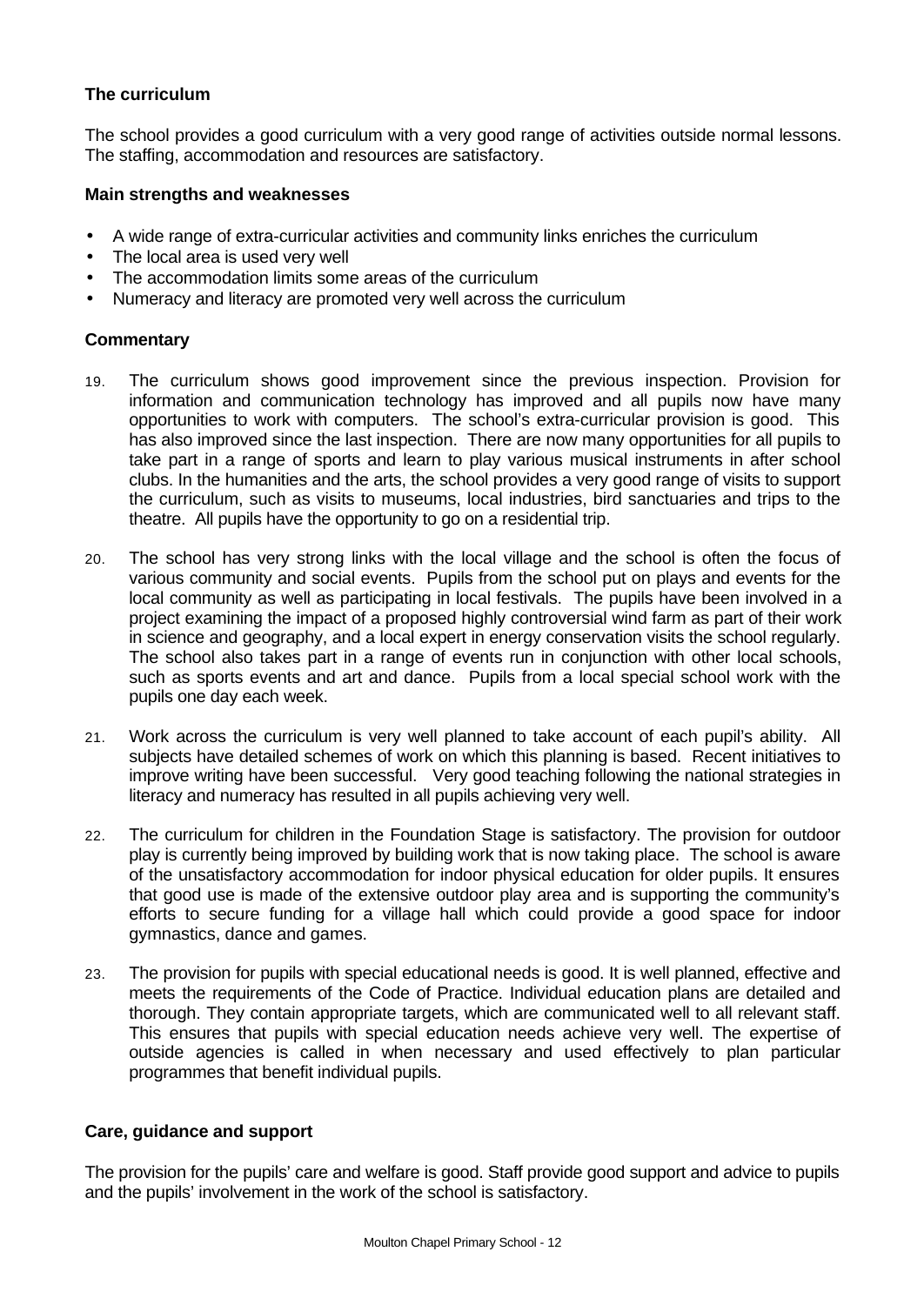#### **Main strengths and weaknesses**

- The school provides a high level of care within a secure environment, which encourages the pupils to do their best
- Personal development is carefully fostered to encourage pupils' confidence and self-esteem
- Very good relationships exist between staff and pupils
- Although all staff understand child protection issues, some need to update their training

#### **Commentary**

- 24. The very good level of care and welfare provided for all pupils is a strength of the school. Arrangements for supporting the pupils' personal development are very good with staff providing good role models for the pupils. Learning assistants give particular help in special daily sessions to those pupils with specific learning needs, helping to raise their confidence and self-esteem. Break and lunchtimes are well supervised and any problems are handled consistently well. Staff are very well acquainted with pupils and their families and are therefore able to provide individual pupils with very good support. Parents value and appreciate the very good pastoral care their children receive.
- 25. Child protection procedures are effective but not all staff, including those in administration, are fully aware of current practices. Regular health and safety inspections take place and thorough risk assessments are completed both for internal activities, outside visits and residential trips. The school also runs 'bike wise', a cycling proficiency course for those older pupils who are considering cycling to school. The car safety problem highlighted in the last inspection report still exists, although the school has reduced the risks by erecting a gate to the small school car park and obtaining a speed restriction for the road adjacent to the school.
- 26. The pupils report they have very good relationships with their class teachers and learning assistants and they find it easy to discuss any problems with them. From reception onwards, the pupils are keen to get involved in the life of the school. They gladly offer assistance and are very willing helpers in carrying out tasks for the benefit of the school. All of the pupils in Year 6 have specific school jobs and also help younger pupils with their reading. The pupils are consulted on their views of the school by questionnaires and informal interviews with teachers. The Year 6 pupils also surveyed the opinions of all the pupils on the design and use of the new trim trail equipment. The school is intending to set up a formal school council in order to move forward the recently started 'Healthy Schools' initiative.
- 27. Induction arrangements for new pupils are comprehensive. Children enter the school for a part-time session after their fourth birthday. This introduces them to other pupils and school routines. Those pupils who join the school after reception are allocated a 'buddy' who helps them to settle and integrate with the other pupils quickly. Residential activities extend the learning horizons of Years 5 and 6; visits to Scarborough are very much enjoyed and assist in building the pupils' confidence and independence.

#### **Partnership with parents, other schools and the community**

Links with parents, and the community are very good. Links with other schools are good.

#### **Main strengths and weaknesses**

- The school works closely with parents keeping them well informed about their children's progress
- Positive action has been taken to develop very close links with the local community
- Strong links with partner institutions contribute well to pupils' achievements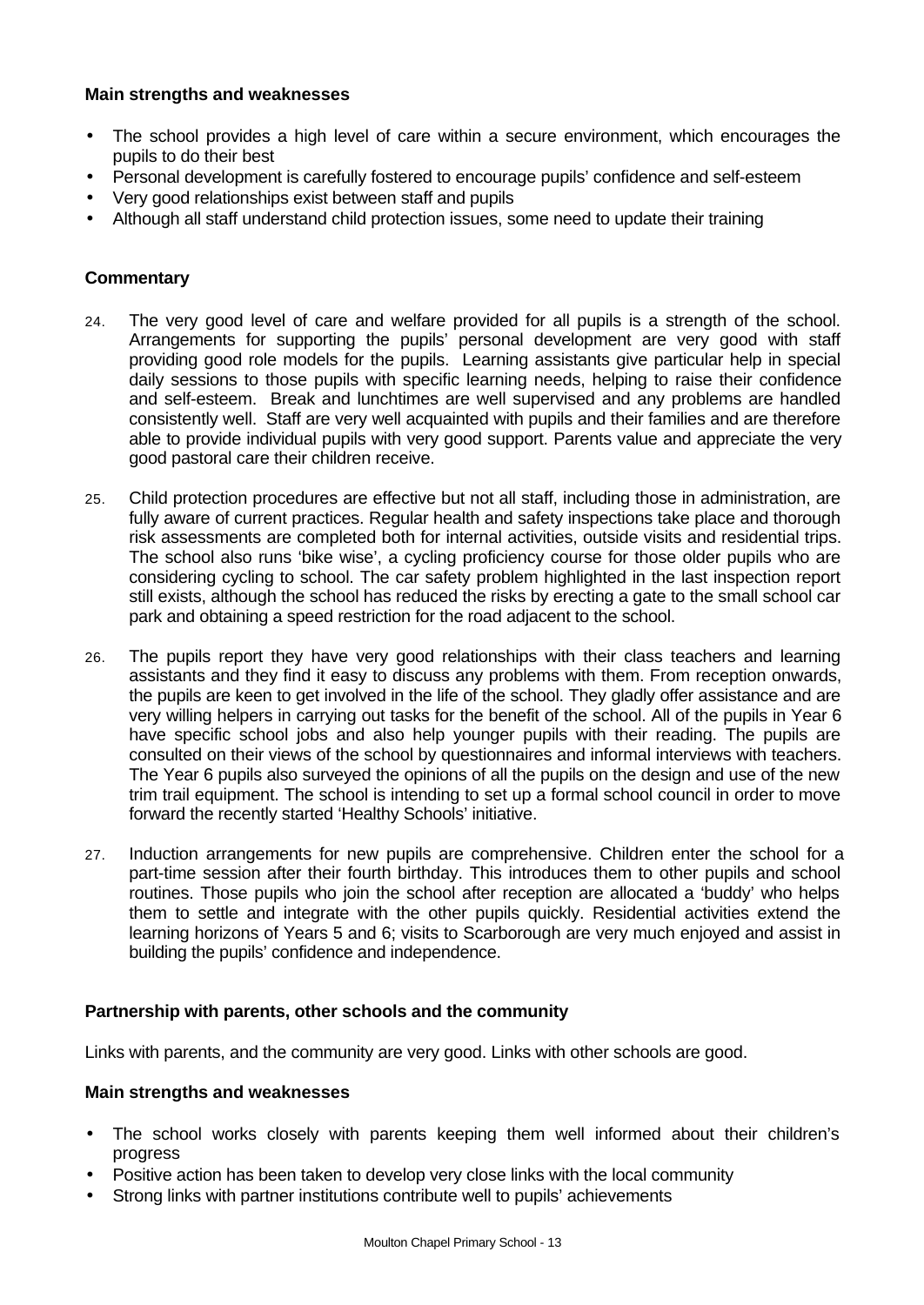### **Commentary**

- 28. The school uses questionnaires, formal evenings and informal chats to create a strong partnership with its parents and to canvass parents' views. School and inspection evidence shows that parents have positive views of most aspects of the school's work. Parents like the fact that the headteacher and staff have high expectations for their children and they feel that the school is well led and managed. The parents feel that the recently introduced class topic sheets are extremely useful to them and they also appreciate the support their children receive, both academic and personal. The pupils' annual progress reports are well written and informative and clearly state the children's targets for future improvement. Parents of pupils with special educational needs are consulted on their children's individual educational plan and are kept informed of their child's progress. Parents are welcome to help out in school and a number do, which not only benefits the pupils' learning but also adds to the sense of community. A small number of parents feel that the behaviour of some pupils affects the learning of the majority. However, this is not borne out by inspection evidence. Teachers manage the behaviour of the more challenging pupils very well and do not allow it to affect the learning of others.
- 29. The school encourages parents to become involved with the life of the school and to provide support for their children's education at home. A number of parents help in school organising the library, listening to readers, supervising swimming, and helping with after school clubs. This assistance is much appreciated by the school and contributes to the achievement that the children make. Many parents also become involved with raising extra funds, and helping with their children's homework.
- 30. The school has recently completed a mathematics information evening for parents in order to outline the curriculum and current teaching methods. This activity was considered to be very successful by those parents who were able to attend.
- 31. The school has developed good links with its partner secondary schools; visits help Year 6 pupils' gain confidence and make contact with new teachers. Combined staff training and other activities also help to ease the transfer of pupils. A number of the older pupils attend an after school club at a larger primary school which not only provides them with interesting activities but also allows them to make friends with pupils from other schools. The school has two pupils from the local special school to join in lessons each week.
- 32. Links with the local community are very good, with visits from local religious leaders, and volunteers working in school with readers. The school organises and participates in a number of village events, the next being the Tulip time festival, for which the school enters and decorates a float, and the pupils provide a country dancing display. The children also contribute to the efforts the community makes to win the best-kept village competition.

# **LEADERSHIP AND MANAGEMENT**

The leadership and management of the school are very good.

#### **Main strengths and weaknesses**

- The headteacher has a clear vision for the school, which is well supported by staff and governors
- The headteacher and the two key personnel work very effectively as a team
- The governors know the school well and give good support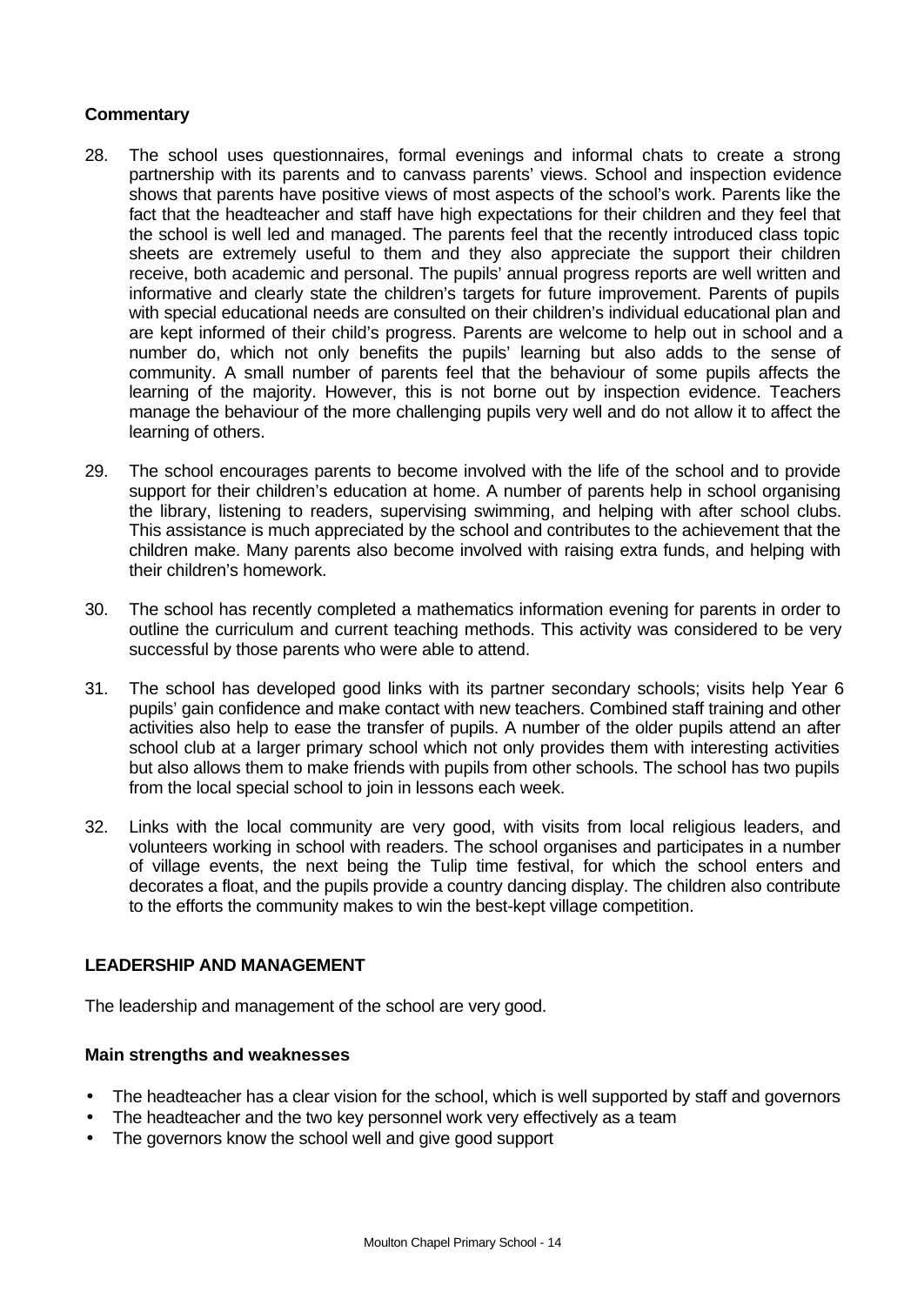### **Commentary**

- 33. The high standards of leadership and management judged by the previous inspection have been maintained. The headteacher is very well supported by the staff, all of whom have many roles and work in a very flexible way that benefits the school. The school has a very caring and inclusive ethos. This is reflected in the number of pupils who have had difficulties at other schools and yet succeed in this one. Expectations are high, which is why all pupils achieve so well and staff and pupils alike enjoy working in the school. All share a common vision and purpose, and the atmosphere, ethos and morale are very good. The school engenders great loyalty from many parents and governors who give a great deal of their own time to help in school.
- 34. The leadership of important areas of the curriculum by teaching and other key staff is very good. Despite the small number of staff, the effectiveness of teaching and learning and the work of teachers is monitored by the three subject leaders, who all have a heavy responsibility. This is helped by a very strong team approach; all members of the teaching staff feel equally empowered and able to challenge and support their colleagues. The team takes responsibility for tracking the pupils' progress and achievement and setting individual pupil's targets. This is a significant strength of their management.
- 35. Standards in writing, particularly for the younger pupils, have been a concern but very effective action has been taken to raise standards and this is now showing good results across the school. The school development plan sets out how this will be achieved and identifies areas for further development. Targets are clearly set; there are clear definitions of roles and a very good understanding of current performance and what is needed to improve. All staff and governors are involved in the formation of the plan. All staff are given opportunities to participate in relevant training that links into targets set in the school development plan. There have been improvements to school development planning and the current document extends beyond the current year and gives a clear indication of how progress towards targets will be monitored.
- 36. The governors know the school well. They regularly check the school's results and have a good understanding of the standards achieved. They value the school and are part of the reason why the school and the community work so well together. They understand the challenges of a small school and are closely involved in checking its work and planning for the future. They have, for example, been closely involved in planning the improvements to the buildings and have long-term goals to improve them further.

| Income and expenditure $(E)$ |         | Balances (£)                                  |  |
|------------------------------|---------|-----------------------------------------------|--|
| Total income                 | 168,802 | 34,880<br>Balance from previous year          |  |
| Total expenditure            | 166,899 | Balance carried forward to the next<br>35,840 |  |
| Expenditure per pupil        | 2,568   |                                               |  |

#### *Financial information for the year April 2002 to March 2003*

37. The use of financial resources is very well managed. The headteacher, staff and governors work together well to set short-term priorities and to support them with an appropriate allocation of resources. The governors regularly monitor the implementation and progress of initiatives and their associated expenditure. Information is made available so that all staff and governors are kept well informed. A recent local education authority audit confirmed the strengths of the financial systems. Resources are carefully directed to priorities within the school improvement plan and appropriate care is taken in planning contingencies, for example for any potential change in the number of pupils on roll.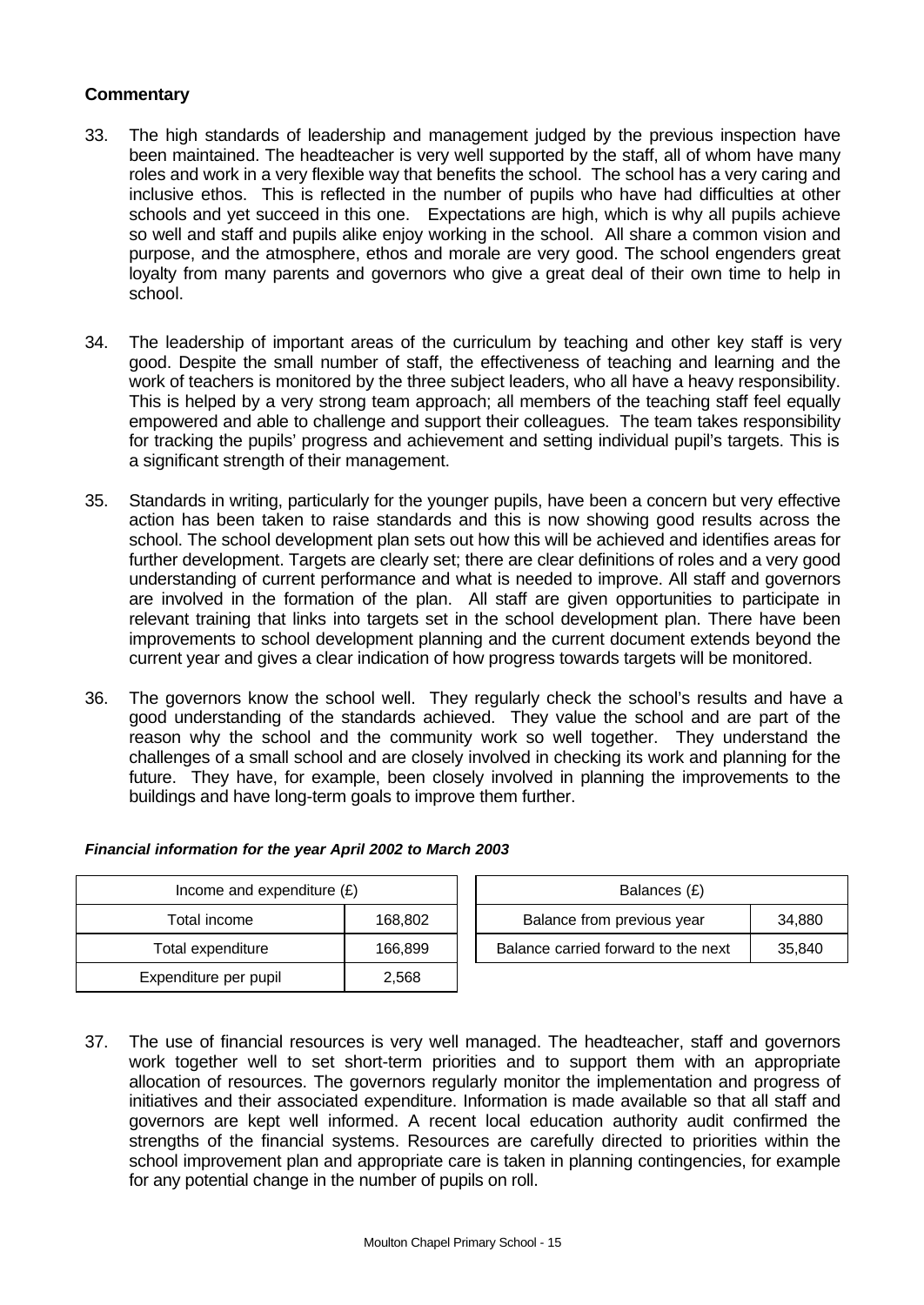38. Staff and governors are implementing the principles of best value well; for example, they continually check whether the contracts they place offer the best cost-effective return for the school. Such undertakings include grounds maintenance, the purchase and servicing of computers, and improvements to premises. The large underspend is to be used to fund the major building project that is underway to improve facilities for the Foundation Stage children, the office and the computer room.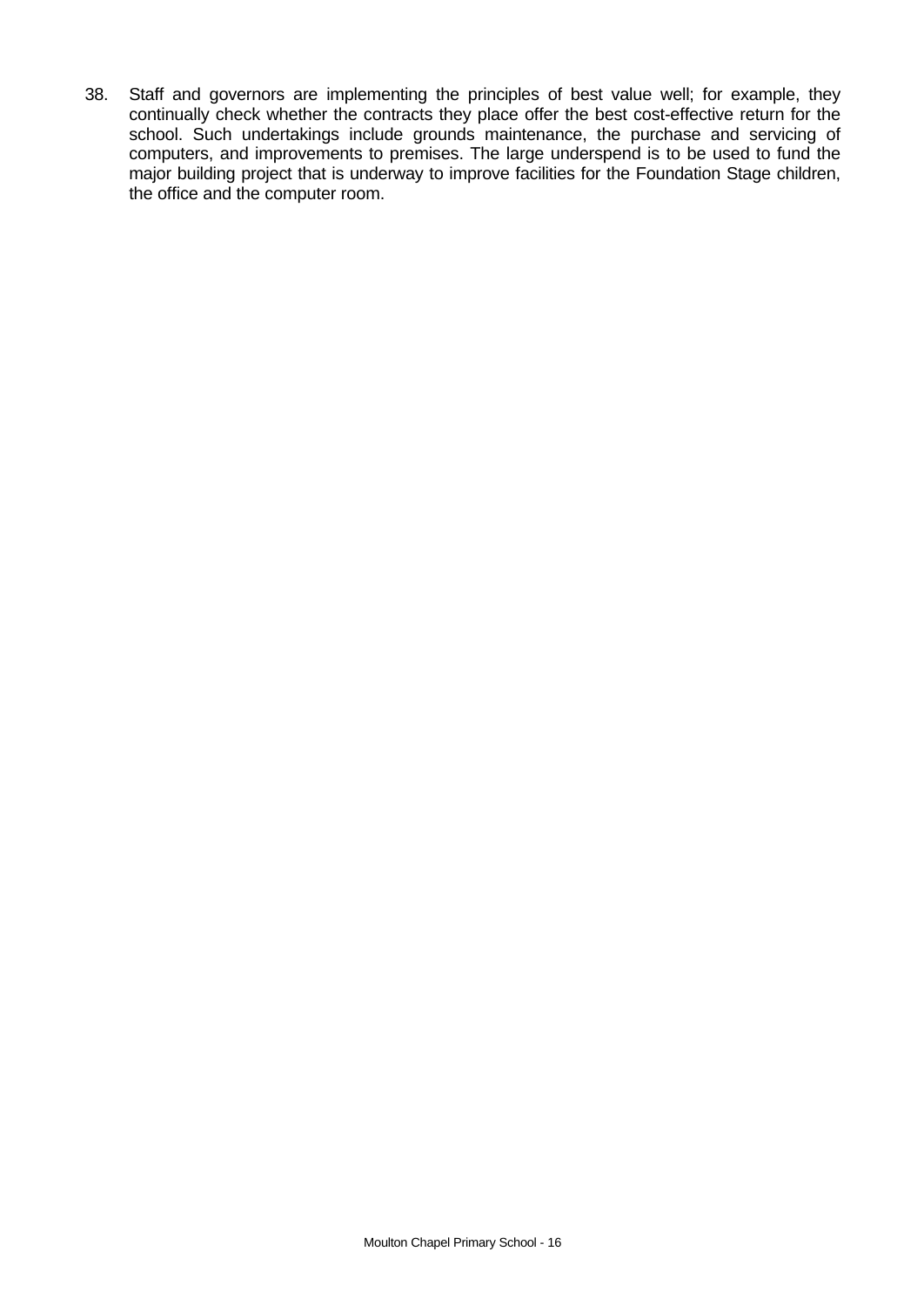### **PART C: THE QUALITY OF EDUCATION IN AREAS OF LEARNING AND SUBJECTS**

# **AREAS OF LEARNING IN THE FOUNDATION STAGE**

The overall provision for children in the Foundation Stage is **good.**

#### **Main strengths and weaknesses**

- The children achieve well in the areas of personal, social and emotional development, communication, language and literacy, and mathematical development
- The teaching is very good overall
- Very good use is made of assessment to monitor the children's progress
- Learning support assistants provide good support for the children
- The accommodation limits the range of work the children can do

#### **Commentary**

- 39. At the time of the inspection there were six full-time Reception children. The Reception children are taught with the Year 1 and Year 2 pupils for most of the time. On entry to the school, their attainment covers a wide range but it is below average overall. By the time they enter Year 1, most children attain the Early Learning Goals in all of the areas of learning. The children achieve well in all areas of learning.
- 40. The staff work hard to ensure the activities for the children match their age and level of maturity. Very good use is made of classroom assistants and parent help to enable the children to be taught in a small group when this is appropriate. The teacher is very effective in ensuring that work is well-matched in this respect and that classroom assistants and parent helpers are well briefed. However, space at the school is currently at a premium and there is little room for the children to undertake structured play activities. The school has identified this as an issue and an extension to the building is almost complete. This will provide an area for sand and water play and for painting activities. Links with parents are very good and they are kept well-informed about their children's progress. The 'family' atmosphere at the school helps young children to settle to school very quickly and to develop confidently.
- 41. The leadership and management of the Foundation Stage are very good. The teacher has developed her role since the previous inspection and now manages the mixed Year 1 and 2 and Reception class very effectively, providing work that is well matched to the children's ability. Because of this, the overall provision has improved since the time of the last inspection.
- 42. In the area of **personal, social and emotional development**, the children achieve well, and teaching is very good. The children quickly learn from the good examples set by their older classmates. At playtimes and at the end of the day, the children dress themselves and can ask for assistance when they need to. The learning support assistants play a crucial role in providing support for the children during small group activities and this helps the children to develop confidence. The classroom is relatively small and there are currently no areas which can be set aside for role-play, sand and water activities. As a result, the children do not develop their independence as well as they might. There are good induction arrangements in place with parents visiting the school prior to their children starting.
- 43. The children achieve well in **communication, language and literacy**, and the teaching is very good. Children enter school with standards below those expected for their age group. The very good teaching, however, ensures they make very good progress and most children achieve the Early Learning Goals by the time they enter Year 1. All adults engage the children in conversation and discussions and this improves the range of the children's vocabulary. The children's reading and writing skills are improved through the opportunity to work alongside the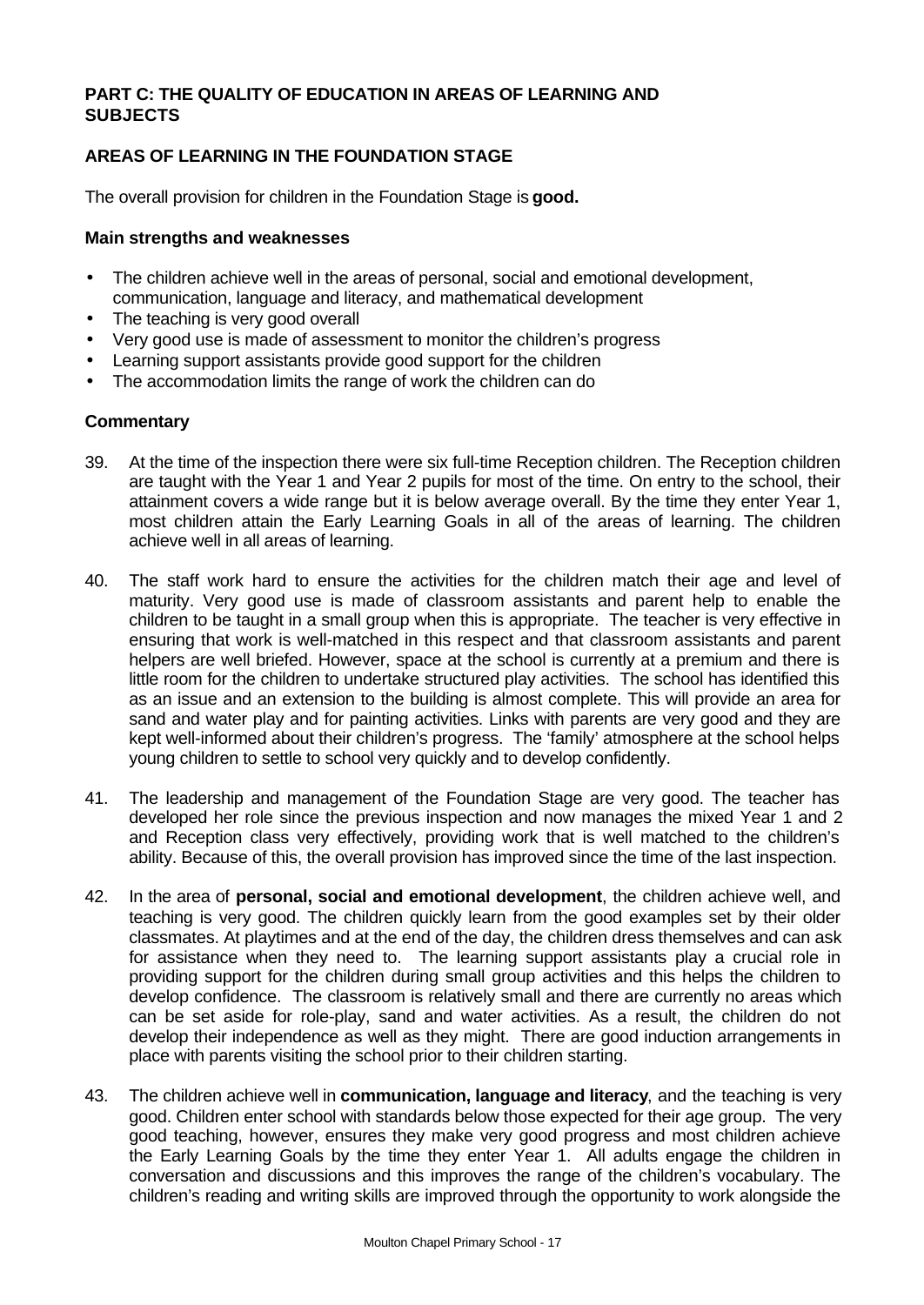older pupils. This 'family approach' is developed through a 'buddy' reading system, whereby older pupils share books and help the younger children to develop a love of books. There are limited opportunities for the children to carry out role-play activities. Good use is made of parent helpers to ensure whole class topics are appropriate for the age of the children. For example, work on Goldilocks and the Three Bears was made more interesting through enabling the children to make the porridge. Good questioning helped to develop the children's vocabulary. By the end of the Reception year, the children have a good appreciation of books, and understand that writing conveys meaning. Reception children have their own reading books and 'target words' that they take home regularly. There are regular opportunities for them to read in school and this, together with the good support from home, ensure that the children achieve well in this aspect of their learning. The development of the children's early writing skills are good and staff provide the children with good guidance in this aspect of their work.

- 44. In terms of their **mathematical development**, the children achieve well and the quality of teaching and learning is very good. By the end of the Reception year, most children have a secure understanding and knowledge of number. The children develop good counting skills. Most count to ten and the more able children are secure with numbers to 20 and above. Every opportunity is taken to develop these skills, for example during registration when the children count the number present. Mathematical vocabulary is introduced well and the children have a good understanding of 'more than' and 'less than'. For example, during work on Goldilocks and the Three Bears, the parent helper encouraged the children to use a range of mathematical vocabulary when referring to the amount of porridge each bear had in their bowl. The teachers provide the children with a good introduction to the national numeracy strategy. Each lesson begins with a mental arithmetic session that moves on to a range of suitable practical activities. The children's mathematical skills are developed well by the learning support assistants who frequently teach them as a small group. A good range of games and activities are used to help develop the children's mathematical skills and understanding. The lack of space means that sand and water activities cannot take place on a regular basis and this limits the children's understanding of volume and measure.
- 45. The children's **knowledge and understanding of the world** is secure by the time they transfer to Year 1. Teaching is very good overall and the children's learning is enhanced by the work of the support assistants and parents, enabling the children to be taught in a small group. The children make regular use of the computer suite and classroom assistants and parents help the children to develop satisfactory skills in using computers to draw pictures and to carry out simple writing activities. There are some opportunities for the children to have free access to computers during the day. History and geography elements of this aspect are well matched to the children's level of ability, but there are too few opportunities for the children to find things out for themselves. The children are developing a good awareness of the passage of time and the staff make good use of grandparents to develop this aspect of the children's knowledge by enabling them to provide an insight into what life was like in their younger days. Religious education is taught regularly, and the children gain an appropriate understanding of the Bible, and key characters and events. Special events are celebrated which give the children a good insight into the Church, for example following a child's baptism in the village church.
- 46. Good teaching helps children achieve satisfactorily levels of **physical development.** The children normally have access to a designated outside play area but this was not available during the inspection due to the building project. Although the school has some wheeled toys, they can only be used when the weather is suitable as the outside area is not covered. However, the staff make good use of the extensive grounds and the 'trim trail' equipment to help develop the children's climbing and jumping skills. Where appropriate, the children join in physical education sessions with the older pupils and they learn from watching and joining in with these lessons. Fine motor skills are often taught well, and the children quickly learn how to use scissors and cutting tools. They show good control of brushes and pencils and they are given good opportunities to develop these skills.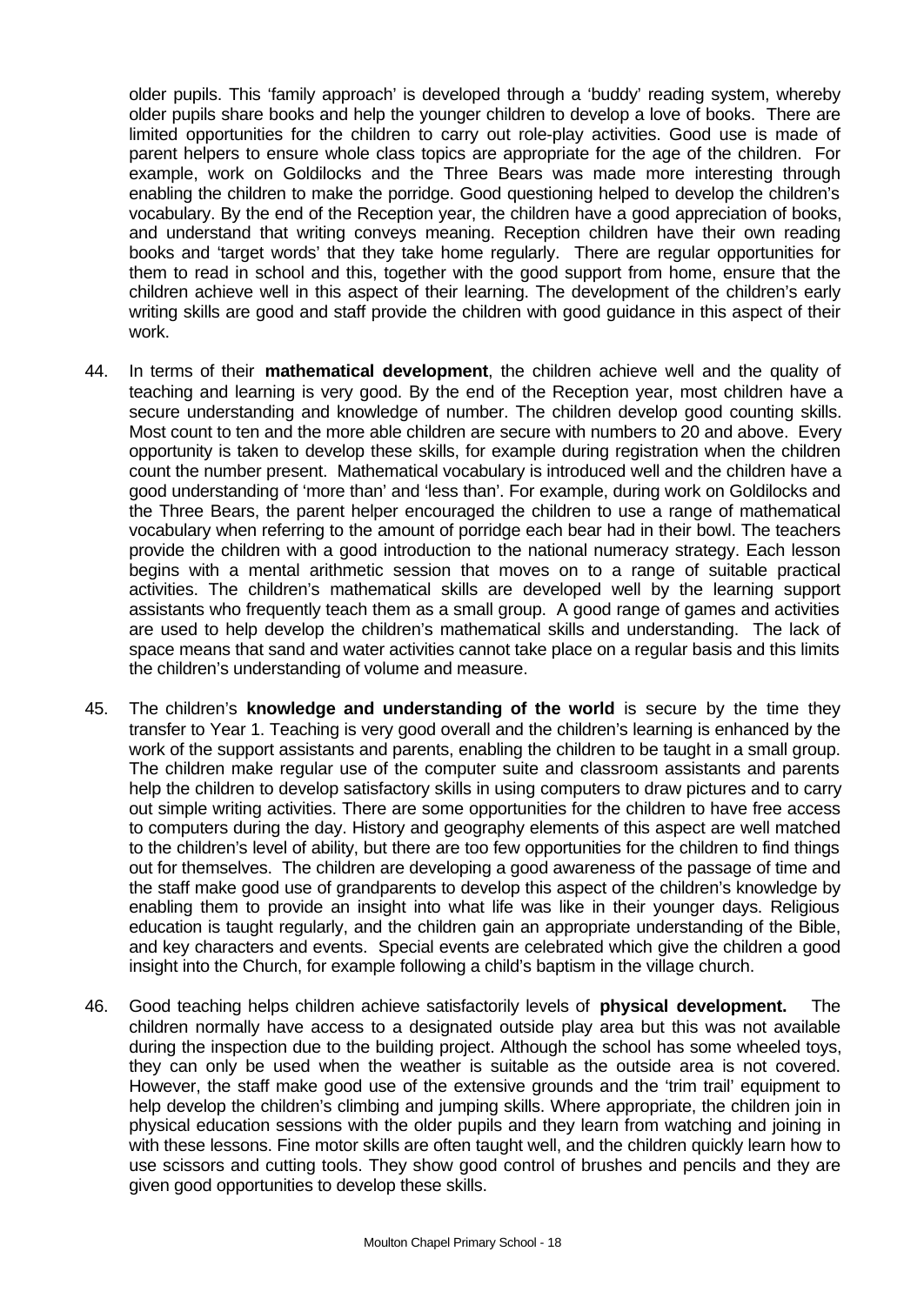47. In the **creative development** area of learning, teaching is good overall. There are regular opportunities for the children to develop their painting skills when there are whole class activities with the Year 1 and 2 pupils. However, it is not possible to provide these opportunities throughout the day due to the limitations of space. The children use dough for modelling, and take part in a satisfactory range of craft activities. They learn and perform a good range of songs and the children enjoy playing musical instruments as part of whole class music lessons.

### **SUBJECTS IN KEY STAGES 1 and 2**

### **ENGLISH**

Provision in English is **very good**.

#### **Main strengths and weaknesses:**

- The pupils achieve well in reading
- The quality of the pupils' writing is improving but their handwriting and presentation should be better
- Teachers plan work very well to meet the needs of all pupils
- There is some very good work in poetry

#### **Commentary.**

- 48. Standards for Year 6 pupils in the national tests in 2003 were well above average. In the present Year 6 standards are average, and all pupils, including those with special educational needs, achieve very well. The pupils who have entered the school in the previous two or three years make very good progress and achieve very well. In the 2003 national tests standards for Year 2 pupils were below average. In the present Year 2 standards are average and all pupils achieve very well and make very good progress. The variation in these results reflects the small numbers of pupils in each cohort.
- 49. Achievement in reading is high across the school because of very effective teaching. The younger pupils benefit from a very structured approach to the teaching of reading where the early skills are very well taught. The infant pupils, for example, take great pleasure in joining in with the choral speech in, 'We're going on a Bear Hunt.' They appreciate the story even more because of drama work they have done. The use of a 'Big Book,' develops their word recognition skills and makes the story even more exciting and memorable.
- 50. The older pupils are encouraged to read and understand a wide variety of stimulating texts that are appropriate to their level. The work of authors such as Robert Westall is used to make links with the work in history when studying the Second World War. Very good leadership of the subject ensures that there is a wide variety of books that appeal to all pupils, particularly boys. Reference skills are well developed and the pupils make good use of the small school library. Many of them use the mobile library, which visits the school and the village. This is an improvement since the last inspection. Paired reading sessions with younger and older pupils working together contribute towards rapid progress in reading. Book fairs and visits and talks by such authors as Christopher Awdry ensure reading has a very high profile.
- 51. Very good tracking and assessment of the pupils' reading in both the infants and the juniors ensures that the pupils read at an appropriate level and are constantly checked and encouraged. Parents play a strong role and some regularly come in to school to support the pupils in their reading. Teaching assistants are deployed very well to support and encourage good reading.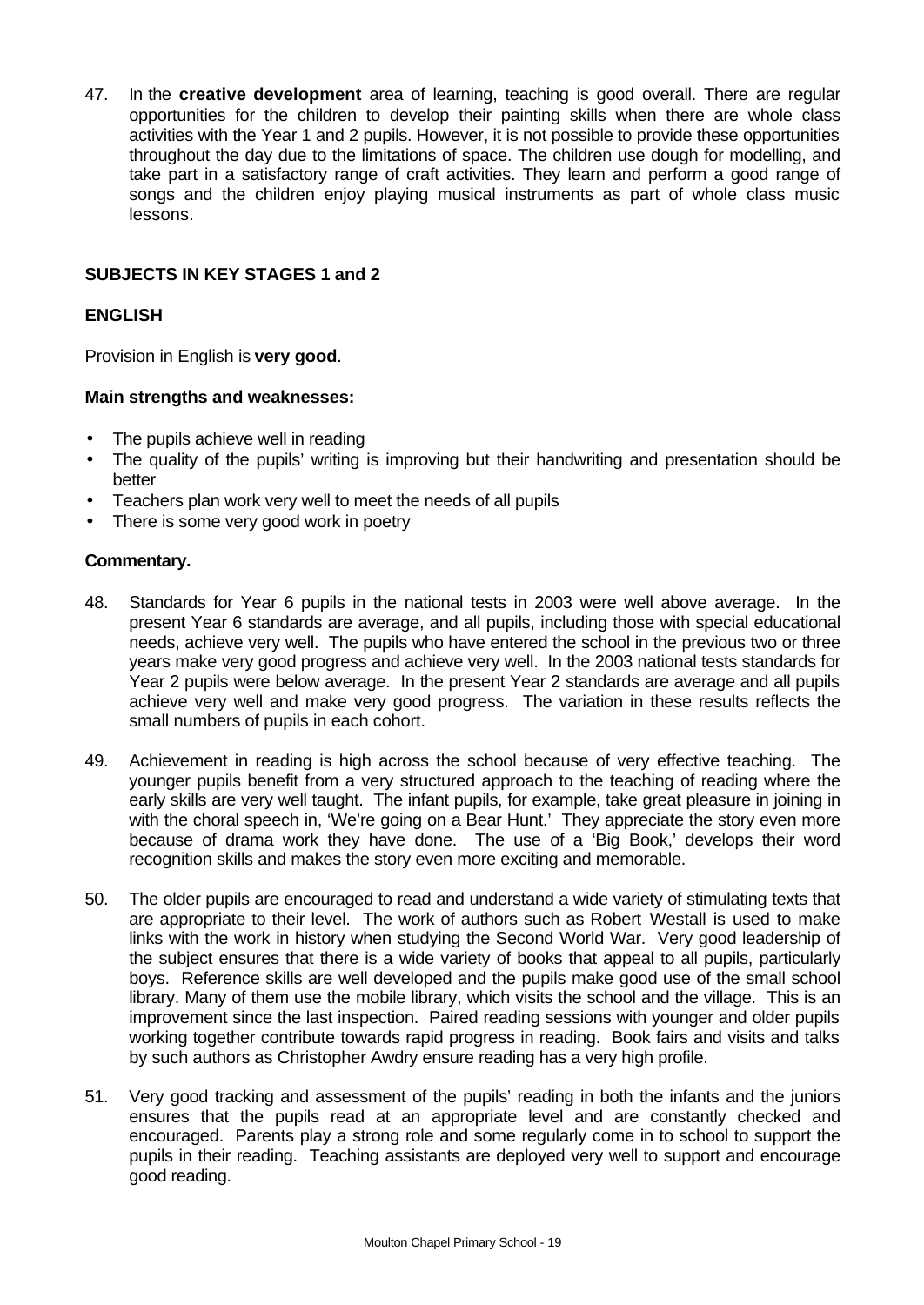- 52. The school identified that standards of writing were too low and introduced a number of key initiatives to raise standards. These are now having an effect. Standards are rising and the pupils' achievement is very good. Because of this, in both infants and juniors a greater proportion of pupils are now attaining at the higher levels. Teachers plan work very well to take account of the wide range of ages and abilities in both the infants and the juniors. All of the pupils have individual targets that are set each term and identify how they can improve their work in writing. Lessons are very well planned with a good balance of teacher input and pupil activities and they proceed at a fast pace. Grammar and spelling are very well taught and pupils are motivated to improve their spellings. Much work is word processed and attractively displayed. The only weakness is that, although the skills of handwriting are taught, these do not transfer into the daily writing of the pupils. There is not enough emphasis on ensuring that the work the pupils produce in their own books is of the same high standard that is found in the work on display.
- 53. The writing of poetry is given a high profile. The pupils are introduced to a very wide and rich variety of poems. The younger pupils' fascination with rhyme is fully exploited and the structure and language of poems is very well studied. The older pupils learn that the use of alliteration, personification, metaphor and simile are one of the poet's key crafts. The ethos of the school enables the pupils to use poetry to express and share personal thoughts and feelings very successfully.
- 54. The leadership of the subject is very good. The areas highlighted for development, such as writing are very relevant and this reflects the strength and direction of key personnel.

#### **Literacy across the curriculum.**

55. Good planning means that the pupils extend their skills in speaking, listening, reading and writing in other subjects apart from English. Discussion is a feature of most lessons and this helps the pupils to become confident and articulate. Other subjects such as religious education, information and communication technology, history and geography are used very effectively to develop and consolidate skills in literacy.

#### **MATHEMATICS**

Provision in mathematics is **very good**.

#### **Main strengths and weaknesses**

- The pupils have a good understanding and recall of number facts
- The pupils' achievement is very good overall
- Staff analyse assessment information well to set targets for groups and individual pupils
- Teachers plan well for different ability groups in the lessons
- The leadership of the subject is good
- The pupils' work is frequently untidy and not well presented

#### **Commentary**

56. Standards for Year 6 pupils in the national tests in 2003 were well above average. In the present Year 6 standards are average and all pupils, including those with special educational needs, achieve very well. In the 2003 national tests standards for Year 2 pupils were above average. In the present Year 2 standards are average and all pupils achieve very well and make very good progress. The variation in these results reflects the very small numbers of pupils in particular year groups and the significant differences of their attainment on entry to the school.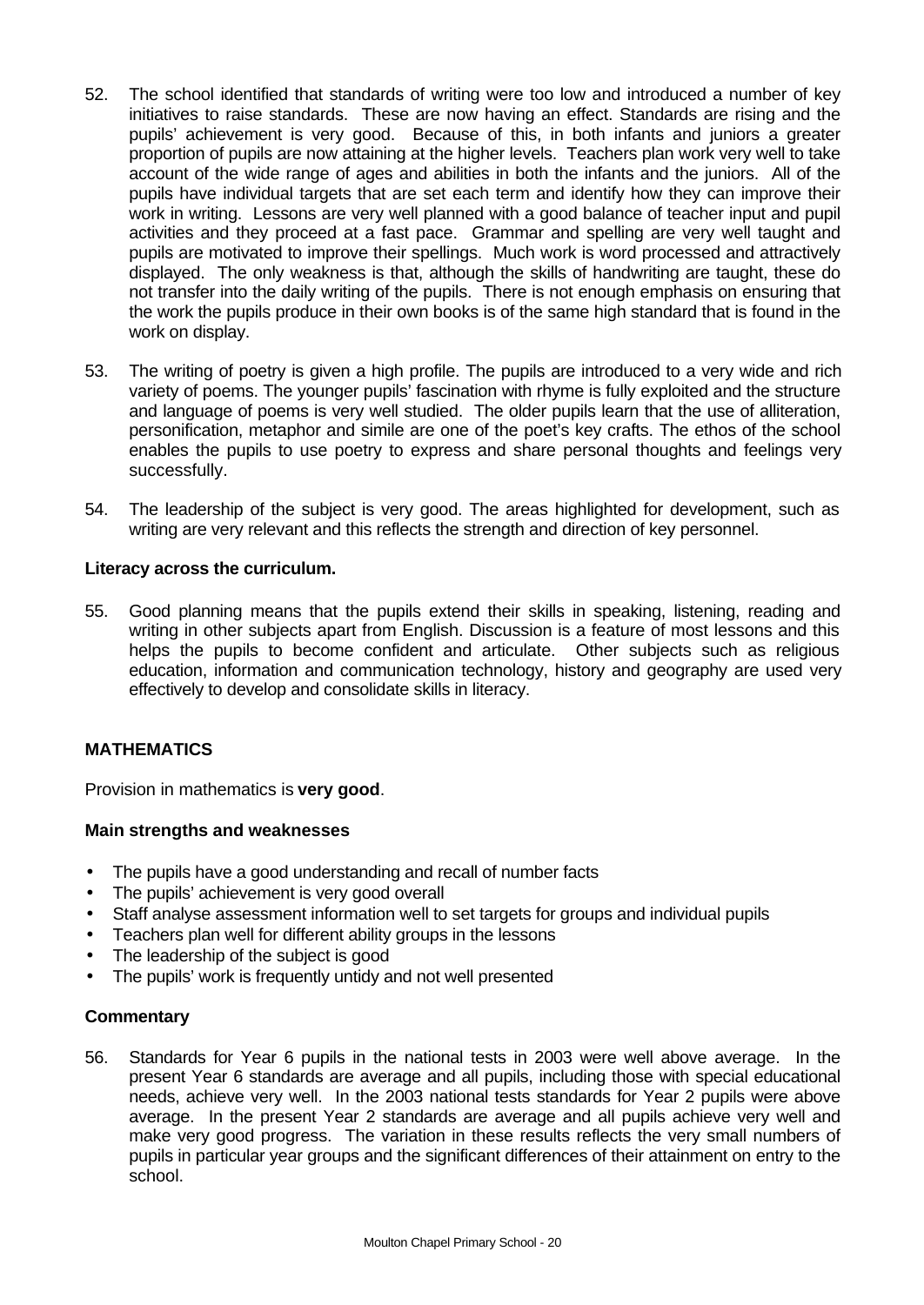- 57. Throughout the school, the pupils have good opportunities to develop their skills of calculation. There is a good emphasis placed on the pupils working out calculations in their heads. The regular mental arithmetic practice has improved the pupils' skills. The teachers are good at encouraging the pupils to improve; they know the pupils well and make them aware of mistakes that have been made, help them to improve and ensure that they are aware of their achievements. In Year 2, the pupils are provided with a good range of strategies and regular opportunities to develop their understanding of the 'place value' of numbers. Throughout the juniors the pupils quickly develop their number skills and by the end of Year 6 they convert decimals to percentages.
- 58. The teaching and learning, including that of pupils with special educational needs, is very good overall. The teachers assess the pupils carefully to identify how well they are learning. The information gathered is used very effectively to match the work closely to each pupil's needs. Where necessary, classroom assistants provide groups of pupils and individuals with a good level of support and this helps to ensure that all of the pupils achieve as well as they should. Mathematical vocabulary is carefully taught and reinforced in lessons. The very good relationships between pupils, teachers and teaching assistants make a significant contribution to the pupils' achievement. The pupils are keen to 'have a go' at answering questions and respond positively to help from teachers and teaching assistants.
- 59. The National Numeracy Strategy is well established. The teachers and classroom assistants have a thorough understanding of the guidance within the strategy and use this effectively to plan their lessons. They set out their objectives at the beginning of each lesson and, as a result, the pupils know exactly what they have to do and what is expected of them. The teachers make very effective use of questions to determine what the pupils know and can do. They make effective use of the pupils' responses to determine the pace of lesson and to identify what aspects need to be covered in greater depth.
- 60. The leadership and management of mathematics are good. The school is part of a national sampling project which enables assessment and test results to be carefully analysed to identify areas where the pupils are not achieving as well as they should. The information is used well to determine changes to the curriculum. Overall, information and communication technology is used satisfactorily to help develop the pupils' mathematical skills.
- 61. In their eagerness to cover a good range of work, the teachers pay too little attention to the pupils' presentation of their work which is often untidy and belies the actual content. There is no common policy for setting out work and no demands that the pupils should present work that is their best. Consequently, although content is good, it often looks poor.

#### **Mathematics across the curriculum**

62. The pupils' numeracy skills are good and effective in supporting their work across the whole curriculum. The teachers plan good opportunities for the pupils to apply and develop these skills in many subjects. For example, in science they use graphs well to present their findings and carry out calculations competently. In information and communication technology, the pupils use databases and spreadsheets satisfactorily to present their findings.

#### **SCIENCE**

Provision in science is **good**.

#### **Main strengths and weaknesses**

- Practical investigation is a feature of much science work
- The local area is very well used
- Assessment is used very well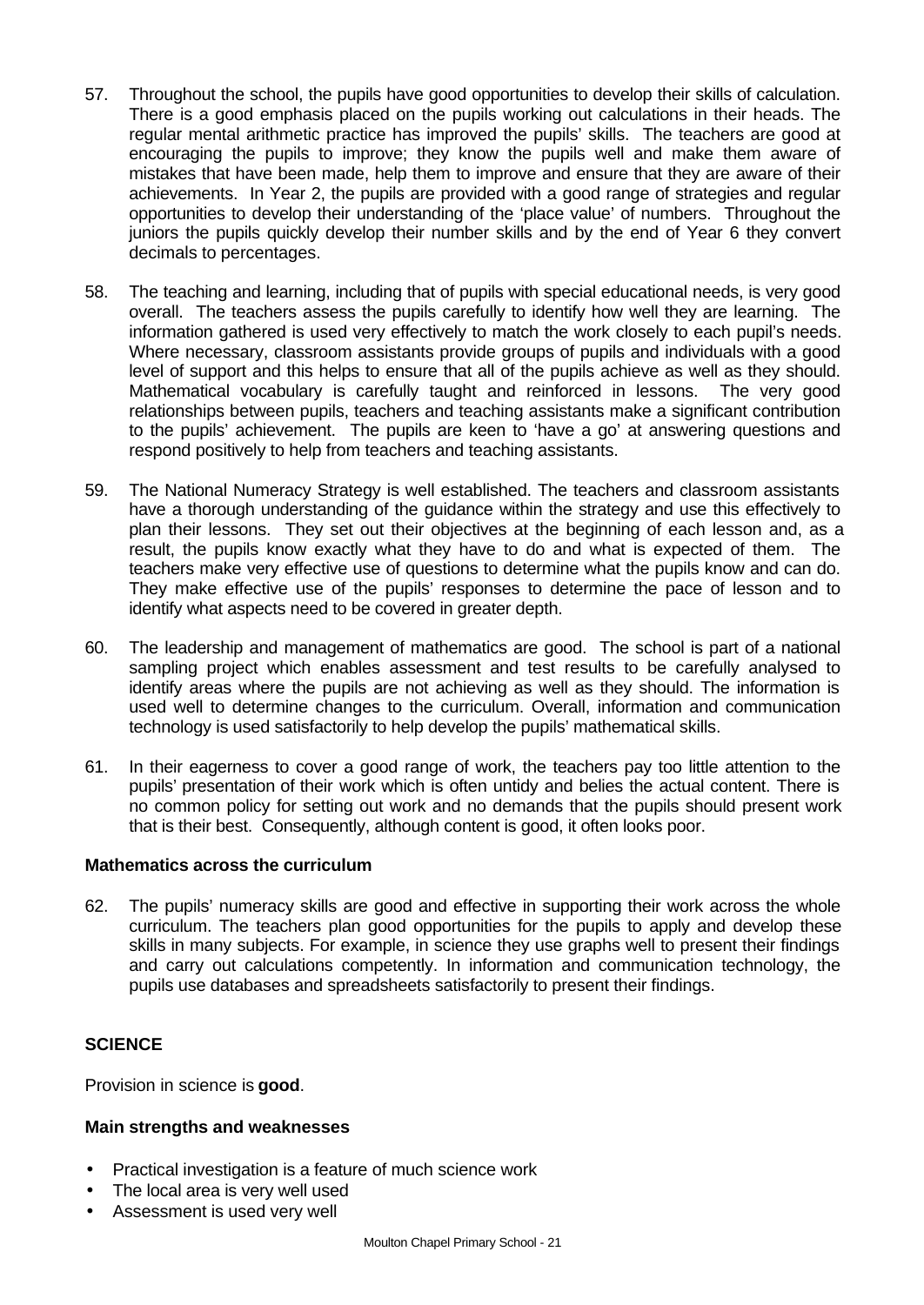• The pupils achieve well as a result of good teaching

### **Commentary**

- 63. No lessons could be seen in the infants, but an analysis of work and an examination of detailed records show that by the end of Year 2 standards are average. By the end of Year 6 standards are average. In both the infants and the juniors all of the pupils achieve very well because of good teaching and the emphasis on interesting, practical work.
- 64. The older pupils, for example, design and install various burglar alarms around the school. The school has recently won a small solar/wind turbine in a local competition. The pupils have designed and made a model of a solar and wind turbine and investigated the use of wind power. This has helped to develop their skills of scientific enquiry and understanding in a very interesting way. The school has good links with local industries, such as growers. This provides a focus for some good work for the younger pupils on how and why plants grow. Year 3 and 4 pupils have visited a local Wildfowl and Wetland Trust to look at bird habitats. They learn what birds need to survive and the suitability of particular habitats. There are also very good links with literacy, mathematics and geography.
- 65. Teaching is good. In the two lessons seen, the learning objectives were very clearly set out. Lessons were very well planned to ensure that the needs of the wide range of ages and abilities within the class were met appropriately. There is a great emphasis on developing the pupils' skills of independent enquiry. For example, through practical experimentation the pupils learned that sounds are made when objects vibrate and that sound vibrations travel through many materials to the ear. The pupils were required to set up tests to show how the distance from the source affected the loudness of the sound and they enjoyed the challenge of this work.
- 66. The subject is very well led. For example, the school benefits from its participation in a national sampling project, which enables accurate analysis of all areas of scientific achievement. This information is very well used by the school to plan work and identify areas of the science curriculum that require more emphasis, such as forces.

# **INFORMATION AND COMMUNICATION TECHNOLOGY**

Provision in information and communication technology (ICT) is **good.**

#### **Main strengths and weaknesses**

- The pupils achieve well
- The subject is taught regularly and systematically
- There are a good number of computers
- The pupils need to work in a practical context to develop their understanding of control technology

#### **Commentary**

67. Standards are in line with those expected in Years 2 and 6 and the pupils are achieving well across the school. In Year 1 and 2 the pupils demonstrate good skills when using the mouse and keyboard. In Year 2 the pupils use computers for a good range of activities. For example, they research a CD-ROM to find and print information as part of their history and geography topic on transport. With help, the pupils construct simple graphs as part of their work in mathematics. They regularly use computers for drawing pictures and for simple word processing activities.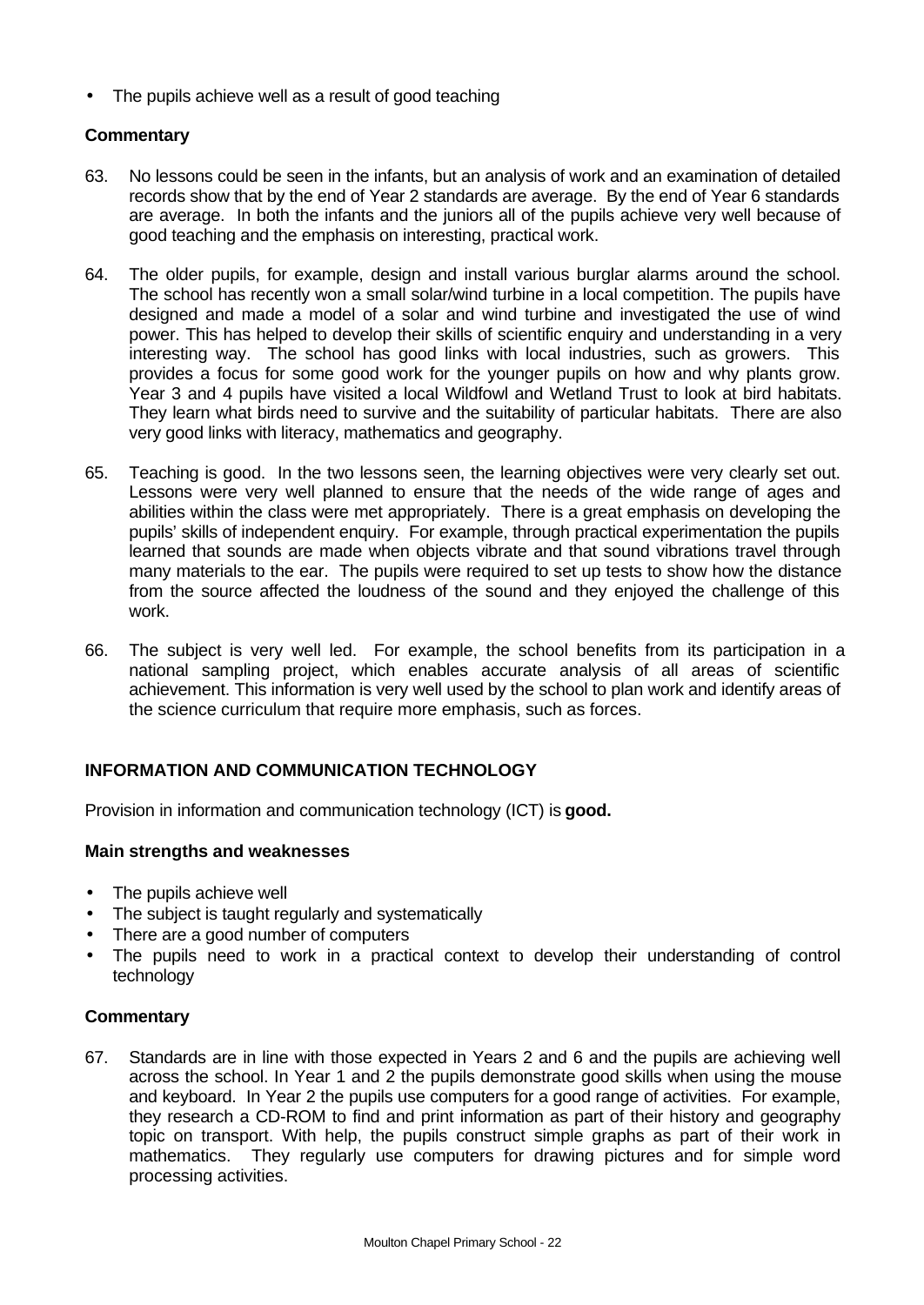- 68. In Year 4, the pupils show an understanding of how to use a formula within a simple program to draw mathematical patterns. By the end of Year 6, the pupils demonstrate good skills in using a computer program to produce a presentation, for example of their work on the Alps. The presentation shows that the pupils are able to bring pictures, drawings, maps and text together to produce an informative piece of work.
- 69. Teaching and learning are good overall. Teachers have good expertise and use this effectively to help the pupils learn. The older pupils work with limited supervision in the computer suite and demonstrate a very mature attitude to the subject. The staff demonstrate a secure knowledge of the subject and whilst the computer suite is not large enough for whole class activities, good use is made of it for group sessions. On the whole, the pupils work well together.
- 70. Information from the assessment of pupils' progress at the end of every unit of work is used effectively. Staff keep useful detailed records of the progress pupils make. Leadership and management are satisfactory. The co-ordinator provides a substantial amount of training for teachers and offers good technical support for all staff. Good improvements have been made since last inspection. These include higher standards being achieved by pupils, computers being used more in other subjects and more use is now made of the Internet and e-mail under staff supervision. However, pupils are not provided with enough opportunities to use control and sensing technology.

### **Information and communication technology across the curriculum**

71. Information and communication technology is being used well to illustrate and improve learning across the curriculum. During the inspection, there was evidence of word-processing, graphics and artwork. The pupils make good use of their computer skills in mathematics and science to record data and plot graphs. For example, as part of their geography work the pupils in Years 3 and 4 were conducting a survey on litter and made effective use of a database to record the information. Opportunities to use control and sensing technology in subjects such as science and geography, however, are overlooked.

#### **HUMANITIES**

Two lessons were seen in geography. No lessons were seen in history and religious education. It is, therefore, not possible to form a judgement about provision in these subjects. Nevertheless, in **history** there is every indication from the pupils' work and assessments by the subject leader that standards are at least average and that the pupils are achieving very well. Grandparents visit the infants to show and describe how different life was in the past. A talk by a local archaeologist to the infants followed by a 'Dig' develops the pupils' understanding of how we find out about times long ago. Good use is made of visits to various museums to develop the pupils' historical knowledge and understanding. The school's own involvement in taking in evacuees during the Second World War is exploited and provides first-hand evidence such as the school log books and talks by the original evacuees. The older pupils speak enthusiastically about their history lessons and have particularly enjoyed learning about World War 2 and the early development of the Fens.

In the pupils' **religious education** books there is a very great volume of work. From this and from looking at teachers' planning and assessments and talking to the pupils, it is evident that there is good coverage of the Agreed Syllabus. A range of visitors from various faiths visit the school to talk about their beliefs. The infant pupils enact a Christening and make 'Challah Bread.' The older pupils speak enthusiastically about their work in religious education and are particularly knowledgeable about different religions, worship and the origins and beliefs of the major world religions. There are very good links with the two local churches.

#### **Geography.**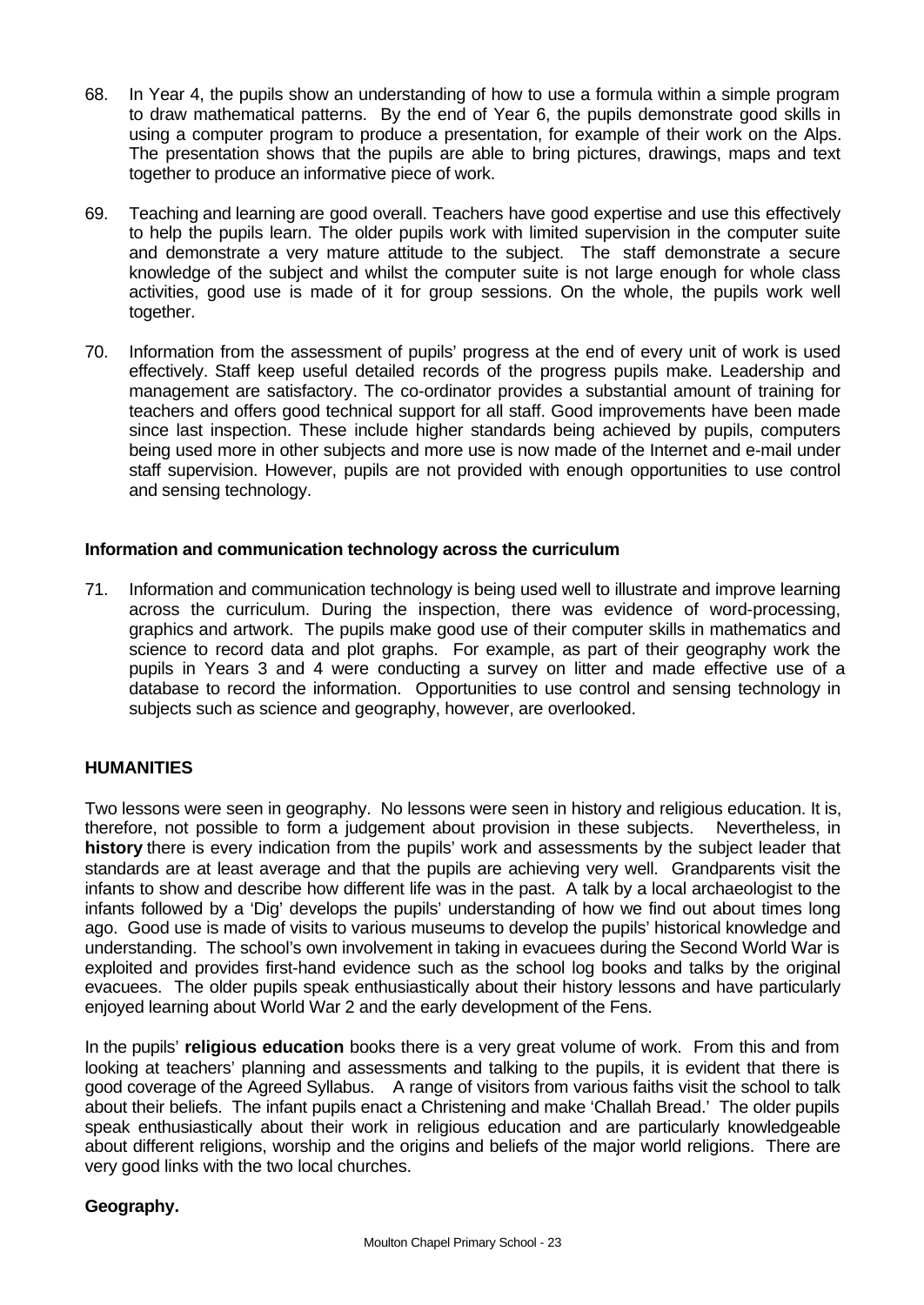Provision for geography is **good.**

### **Main strengths and weaknesses.**

- There is a useful, well-structured scheme of work
- A good range of visits away from the school supports work in geography
- There are too many work sheets and some work is poorly presented

### **Commentary**

- 72. Standards in geography are average. Pupils achieve very well because of good teaching and an interesting curriculum that makes very good use of the local environment. A detailed and well-structured scheme of work guides the teachers' planning. The school has also developed good assessment systems that are used to check that the pupils have developed the appropriate skills.
- 73. A visit to Sutton Bridge power station by the older pupils is the starting point for a study of the environmental impact of energy generation. This leads on to some very good work on examining the advantages and disadvantages of wind farms. Some very good links to speaking and listening in literacy are made when a planning meeting is enacted with various interest groups presenting their arguments. From this the pupils learn how our interaction with the environment is often controversial and will always have costs as well as gains.
- 74. The Year 3 and 4 pupils develop good mapping skills when investigating where and why litter collects around the school. In a very good food technology lesson in Year 1 and 2 the pupils investigated the grains different breakfast cereals are made from. There are good links with mathematics when the pupils make bar charts to show their favourite breakfast cereal. Because of the interesting and exciting journeys of 'Tom Ted' and 'Barnaby Bear' younger pupils have a very good understanding of where different places are both in the UK and further afield.
- 75. The subject is well led and there is a good emphasis on practical investigation and fieldwork. The pupils' workbooks contain a large amount of geography work. The only weakness is that there is an overuse of work sheets and some work is poorly presented.

#### **CREATIVE, AESTHETIC, PRACTICAL AND PHYSICAL SUBJECTS**

Insufficient lessons were seen in **design and technology**, **music** and **physical education** to make a judgement about the overall provision. However, discussions with the staff and pupils show that these subjects are covered in appropriate depth. There are good links to the science curriculum from design and technology, for example in the design and making of a solar and wind/turbine. Although the hall is too small for whole class gymnastic and games activities, the teachers make effective use of extensive grounds. All pupils, including children in the Reception class, go swimming on a regular basis and all can swim 25 metres by the end of Year 6. The school regularly hosts sporting activities and competitions and the pupils have the opportunity to compete against other schools. Pupils are given the opportunity to learn to play the recorder and guitar through clubs organised by the staff. The pupils sing enthusiastically during assemblies and end of Year concerts are well supported by the parents.

#### **Art and design**

Provision for art and design is **good.**

#### **Main strengths and weaknesses**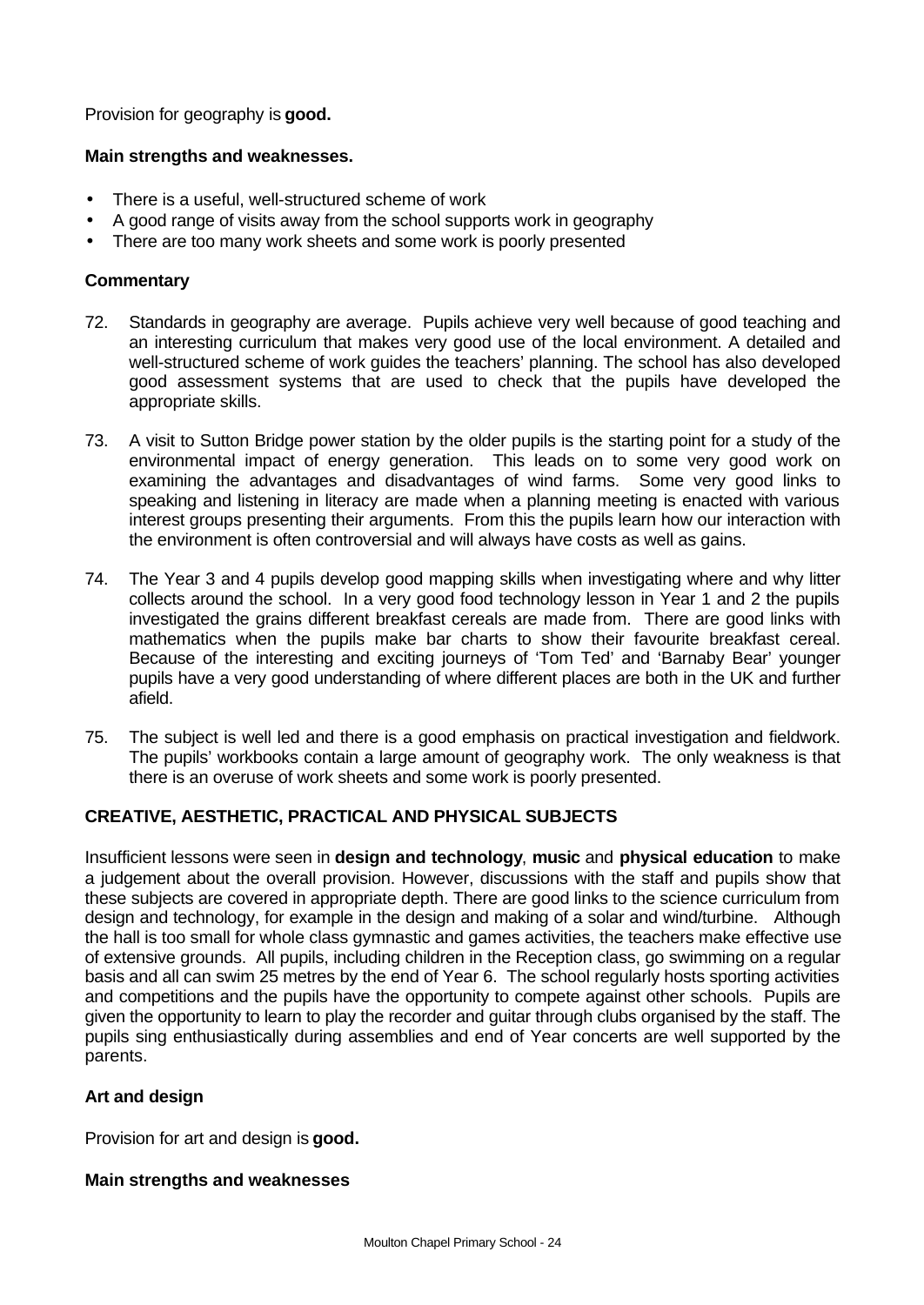- A good scheme of work where art and design is closely linked to other areas of the curriculum
- The teachers are skilled at teaching the subject
- There are some attractive displays of art and design around the school

#### **Commentary.**

- 76. In Year 2 and Year 6 standards in art and design are above average. The subject is well used across the curriculum. The Year 2 pupils develop their design skills by working on a large collage of the three bears that closely links with their work in Literacy. Winter Haikus are set against a class collage of skiers. In a good lesson where the objective of the lesson was to reproduce the colour and texture of natural materials such as twigs and bark, Year 1 and 2 pupils make good progress in developing their ability of mixing colour and materials to match these objects.
- 77. The teachers have a very good knowledge and understanding of the subject and teach skills well, for example the pupils use a magnifying glass to focus on the detail of a leaf to improve their observational skills. Year 3 and 4 pupils produce some very good observational drawings of fruit using chalk and charcoal. They reveal good shading and toning. When Year 3 and 4 pupils are introduced to the challenge of designing and making their own chair, they are shown a wide variety of pictures and different chairs. This enables them to develop ideas for their own chair. The works of various artists such as Paul Klee, Claude Monet and Pablo Picasso are used to show different styles of art. Year 5 and 6 pupils produce some very good pastel drawings of owls to set off their poetry. In a good lesson in Year 5 and 6, the pupils learned about the significance of headgear in various parts of the world and worked very well to produce their own designs.
- 78. The subject is well led. The expertise of an art specialist is well used. This has ensured that around the school there is a variety of well displayed work that exemplify various skills such as some very good self-portraits that show accurate drawing skills.

#### **PERSONAL, SOCIAL AND HEALTH EDUCATION**

The pupils are successfully learning to play an active role as citizens. They are well informed about the need for rules in school and the community. They are able to make decisions and discuss their ideas on issues relevant to their own lives. Although there is no school council, the pupils feel that they are listened to and that any views they express are taken into account by the teachers. The pupils have a good grasp of the consequences of anti-social behaviour and the need for laws in the wider world. They are also very aware of a variety of religious and ethnic groups and the need for tolerance.